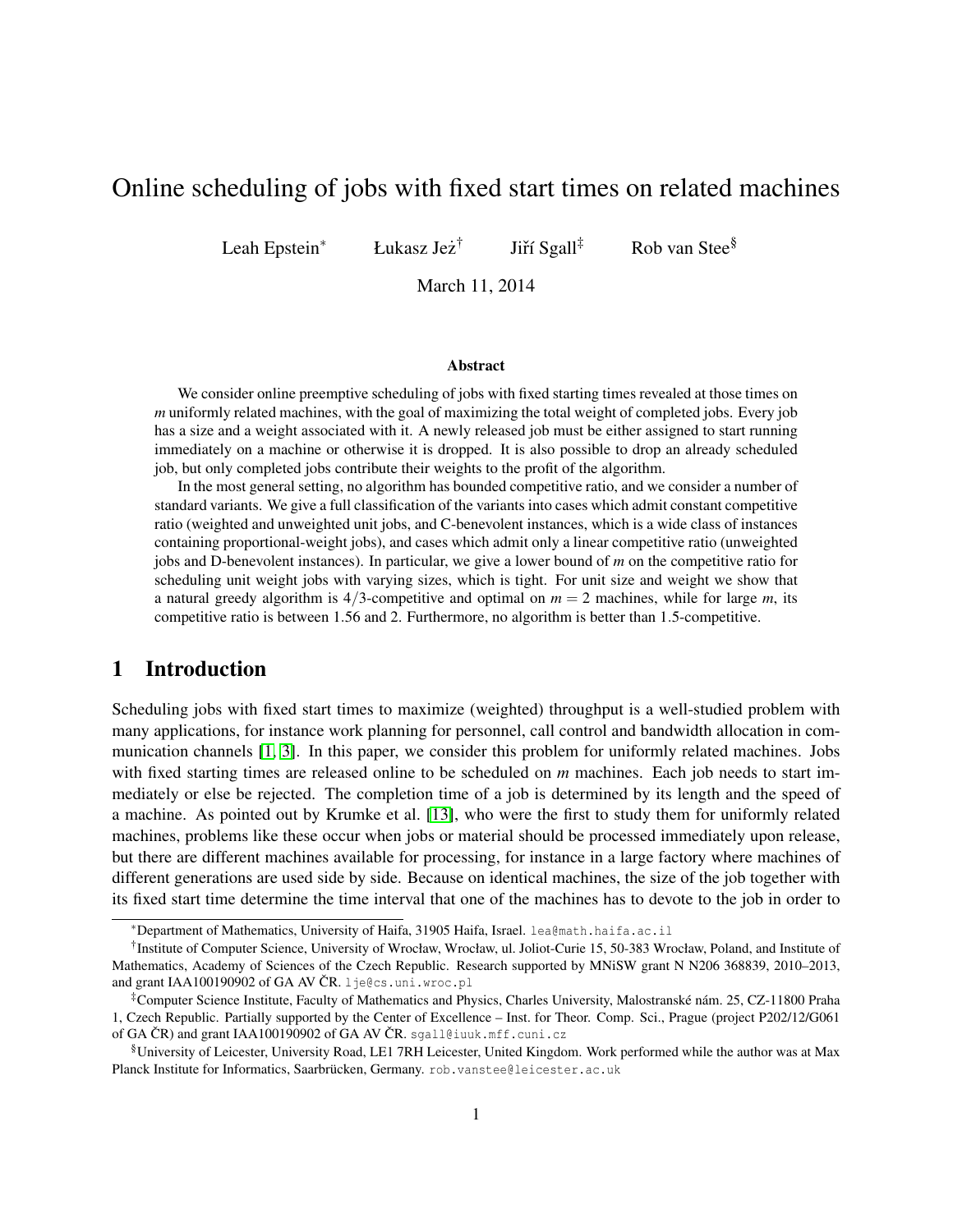complete it, this problem is commonly known as *interval scheduling* [\[6,](#page-16-2) [9,](#page-17-1) [8,](#page-17-2) [7,](#page-17-3) [10\]](#page-17-4). In fact, Krumke et al. [\[13\]](#page-17-0) used the name *interval scheduling on related machines*, but we refrain from it as different speeds translate into different time intervals for different machines, albeit with a common start time.

We consider the preemptive version of this problem, where jobs can be preempted (and hence lost) at any time (for example, if more valuable jobs are released later). Without preemption, it is easy to see that no online algorithm can be competitive for most models. The only exception is the simplest version of this problem, where all jobs have unit size and weight. For this case, preemption is not needed.

## 1.1 Our Results

It is known (cf. Section [1.3\)](#page-2-0) that if both the weight and the size of a job are arbitrary, then no (randomized) algorithm is competitive on identical machines, a special case of related machines. Therefore, we study several restricted models.

One of them is the case of jobs with unit sizes and unit weights, studied in Section [2.](#page-3-0) While a trivial greedy algorithm is 1-competitive in this case on identical machines (cf. Section [1.3\)](#page-2-0), attaining this ratio on related machines is impossible. We give a lower bound of (3·2 *<sup>m</sup>*−1−2)/(2 *<sup>m</sup>*−1) on the competitive ratio for this case, which for large *m* tends to 3/2 from below. The high level reason why this holds is that the optimal assignment of jobs to machines may depend on the timing of future arrivals. We also show that a simple greedy algorithm is 2-competitive and we use a more complicated lower bound construction to show that it is not better than 1.56-competitive for large *m*. For  $m = 2$  machines, we show that it is  $4/3$ -competitive, matching the lower bound.

Next, in Section [3,](#page-9-0) we consider two extensions of this model: weighted jobs of unit sizes and a model where the weight of a job is determined by a fixed function of its size,  $f : \mathbb{R}_0^+ \to \mathbb{R}_0^+$  (where  $\mathbb{R}_0^+$  denotes the non-negative reals).

A function is C-benevolent if it is convex,  $f(0) = 0$ , and  $f(p) > 0$  for all  $p > 0$ . This includes the important case of proportional weights given by  $f(x) = ax$  for some  $a > 0$ . The property that a function is *C*-benevolent implies in particular that *f* is continuous in  $(0, \infty)$ , and monotonically non-decreasing. We consider instances, called C-benevolent instances, where the weights of jobs are given by a fixed C-benevolent function *f* of their sizes, that is,  $w(j) = f((p(j)))$ . We call such an instance *f*-benevolent.

We give a 4-competitive algorithm, which can be used both for *f*-benevolent instances and for weighted unit-sized jobs. This generalizes the results of Woeginger [\[15\]](#page-17-5) for these models on a single machine; cf. Section [1.3.](#page-2-0)

Finally, in Section [4,](#page-13-0) we give a lower bound of *m* for unit-weight variable-sized jobs, which is tight due to a trivial 1-competitive algorithm for a single machine [\[4,](#page-16-3) [6\]](#page-16-2) and the following simple observation.

## <span id="page-1-0"></span>Fact 1.1. *If algorithm* ALG *is R-competitive on a single machine, then an algorithm that uses only the fastest machine by simulating* ALG *on it is* (*R*·*m*)*-competitive on m related machines.*

*Proof.* Fix an instance and the optimum schedule for it on *m* related machines. To prove our claim, it suffices to show that a subset of jobs from that schedule with total weight no smaller than a 1/*m* fraction of the whole schedule's weight can be scheduled on the fastest machine. Clearly, one of the machines is assigned a subset of sufficient weight in the optimum schedule, and this set can be scheduled on the fastest machine.  $\Box$ 

Instances with unit-weight variable-sized jobs are a special case of D-benevolent instances: a function *f* is D-benevolent if it is decreasing on  $(0, \infty)$ ,  $f(0) = 0$ , and  $f(p) > 0$  for all  $p > 0$ . (Hence such functions have a discontinuity at 0.) Hence our lower bound of *m* applies to D-benevolent instances as well, and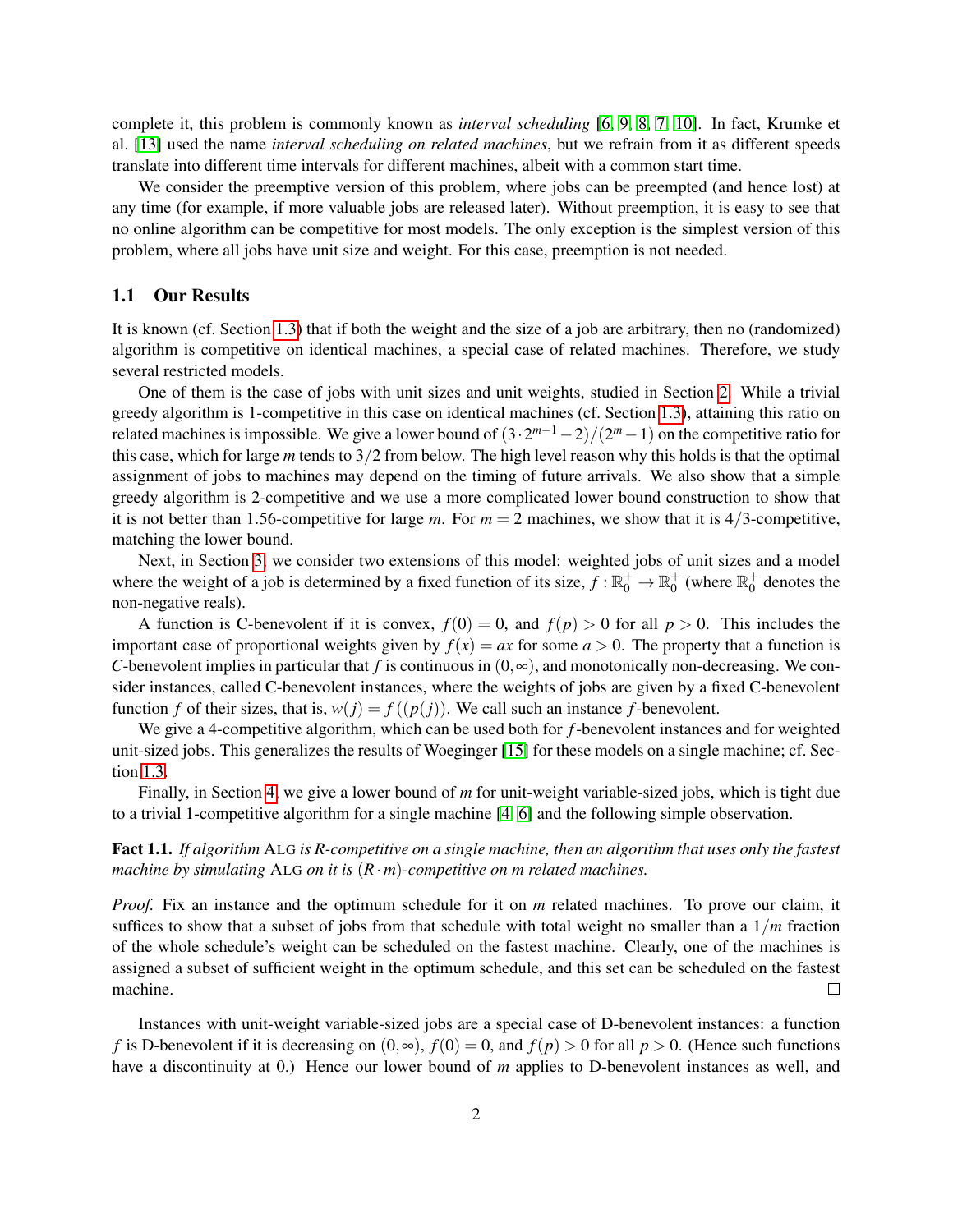| size, weight           | 1 machine                     |             |                        | 2 related machines |                | <i>m</i> related machines       |    |
|------------------------|-------------------------------|-------------|------------------------|--------------------|----------------|---------------------------------|----|
|                        | LB                            | UB          | UBr                    | LB                 | UB             | LB                              | UB |
| 1.1                    |                               | 1[4, 6]     | [4, 6]                 | 4/3                | 4/3            | $3 \cdot 2^{m-1} - 2$<br>$2m-1$ | 2  |
| 1, variable            | 4[15]                         | 4[15]       | $\lceil 8 \rceil$<br>2 | 2[9]               | $\overline{4}$ | $1.693$ [5,                     | 4  |
| variable, 1            |                               | 1[4, 6]     | 6<br>[4,               |                    | 2              | m                               | m  |
| variable, D-benevolent | $3[15]^{1}$                   | $4 \; [15]$ | 2[10]                  |                    | 8              | m                               | 4m |
| variable, C-benevolent | 4[15]                         | $4 \; [15]$ | 2[10]                  | $1.693$ [5, 7]     | $\overline{4}$ | $1.693$ [5,                     | 4  |
| variable, proportional | 4[15]                         | 4[15]       | 2[10]                  | $1.693$ [5, 7]     |                | $1.693$ [5,                     |    |
| variable, variable     | $\left[15\right]$<br>$\infty$ |             |                        | $\infty$           |                | $\infty$                        |    |

<span id="page-2-2"></span>Table 1: An overview of old and new results for deterministic algorithms; upper bounds by randomized algorithms (UBr) are also given for a single machine. The upper bounds of *m* and 4*m* follow from Fact [1.1](#page-1-0) below.

again we obtain an optimal (up to a constant factor) algorithm by combining a 4-competitive algorithm for a single machine [\[15\]](#page-17-5) with Fact [1.1.](#page-1-0) Note that in contrast, C-benevolent functions are not a generalization of unit weights and variable sizes, because the constraint  $f(0) = 0$  together with convexity implies that  $f(cx) \ge c \cdot f(x)$  for all  $c > 0, x > 0$ , so the weight is at least a linear function of the size.

We give an overview of our results and the known results in Table [1.](#page-2-2) In this table, a lower bound for a class of functions means that there *exists* at least one function in the class for which the lower bound holds.

## 1.2 Notation

There are *m* machines,  $M_1, M_2, \ldots, M_m$ , in order of non-increasing speed. Their speeds, all no larger than 1, are denoted by  $s_1 \geq s_2 \geq \ldots \geq s_m$  respectively. We say that machine  $i_1$  is faster than machine  $i_2$  if  $i_1 < i_2$ (even if  $s_{i_1} = s_{i_2}$ ). For an instance *I* and algorithm ALG, ALG(*I*) and OPT(*I*) denote the total weight of jobs completed by ALG and an optimal schedule, respectively. The algorithm is *R*-competitive if  $\text{OPT}(I) \leq$  $R \cdot \text{ALG}(I)$  for every instance *I*.

For a job *j*, we denote its size by  $p(j)$ , its release time by  $r(j)$ , and its weight by  $w(j) > 0$ . Any job that an algorithm runs is executed in a half-open interval  $[r, d)$ , where  $r = r(j)$  and *d* is the time at which the job completes or is preempted. We call such intervals *job intervals*. If a job (or a part of a job) of size *p* is run on machine  $M_i$  then  $d = r + \frac{p}{s_i}$  $\frac{p}{s_i}$ . A machine is called *idle* if it is not running any job, otherwise it is *busy*.

## <span id="page-2-0"></span>1.3 Previous Work

As mentioned before, if both the weight and the size of a job are arbitrary, then no (randomized) algorithm is competitive, either on one machine [\[15,](#page-17-5) [3\]](#page-16-1) or identical machines [\[3\]](#page-16-1). For completeness, we formally extend this result to any set of related machines and show that for the most general setting, no competitive algorithm can exist (not even a randomized one).

Proposition 1.2. *For any set of m machine speeds, the competitive ratio of every randomized algorithm for variable lengths and variable weights is unbounded.*

<span id="page-2-1"></span><sup>&</sup>lt;sup>1</sup>This lower bound holds for all surjective functions.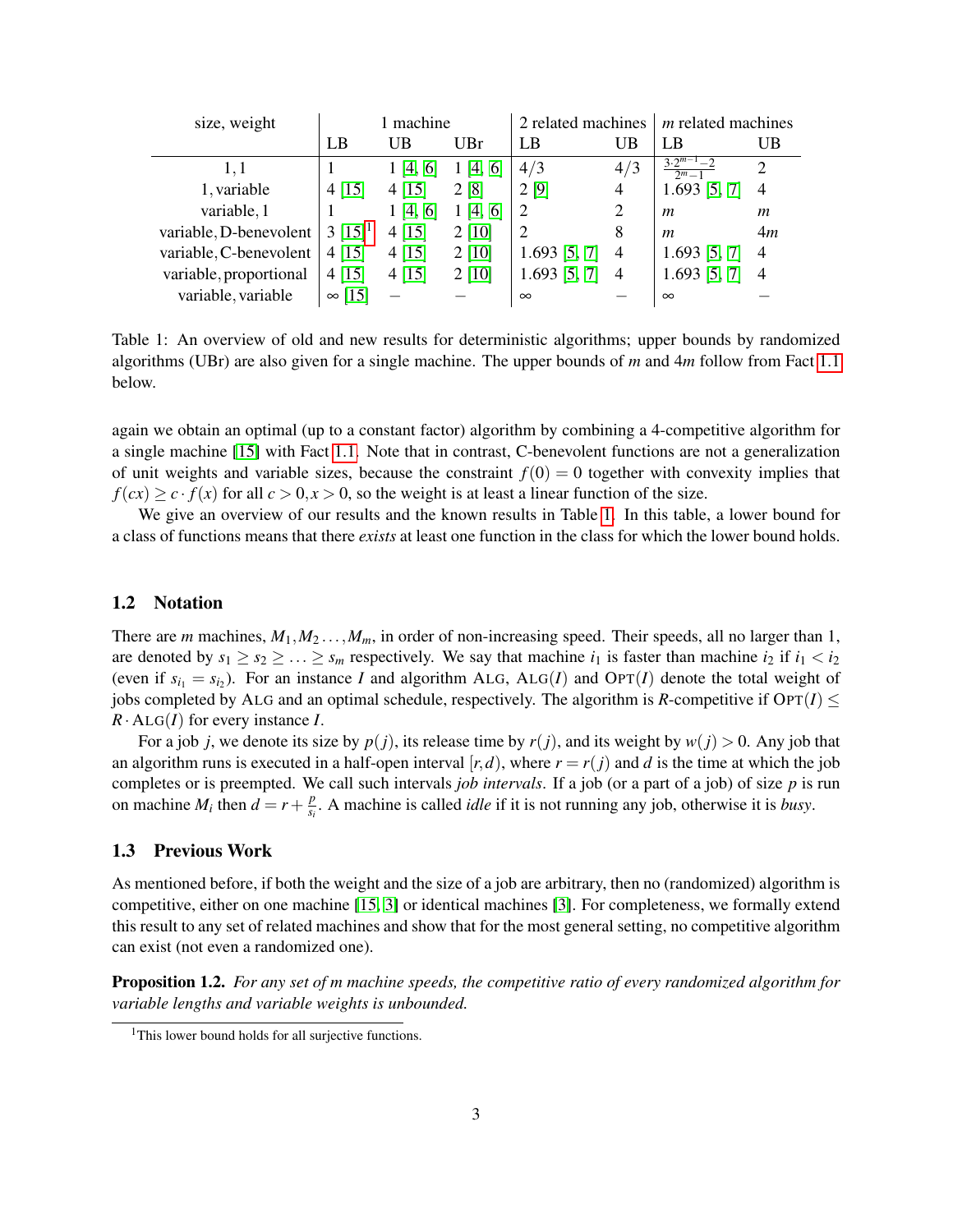*Proof.* Let ALG<sub>*m*</sub> be an arbitrary randomized preemptive algorithm for *m* machines of speeds  $s_1, \ldots, s_m$ . Recall that  $s_1 = \max_{1 \le i \le m} s_i$ . Let *C* be an arbitrary constant, and let  $C' = mC$ . Define the following algorithm ALG for one machine of speed  $s_1$ : ALG chooses an integer *i* in  $\{1,2,...,m\}$  uniformly with probability  $1/m$ and acts as ALG*<sup>m</sup>* acts on machine *i*. Since the speed of *i* is at most *s*1, this is possible. Note that ALG is randomized even if  $ALG_m$  is deterministic. For every input *J*,  $\mathbb{E}(ALG(J)) = \frac{1}{m} \cdot \mathbb{E}(ALG_m(J)).$ 

Let OPT<sub>*m*</sub> denote an optimal solution for *m* machines, and OPT<sub>1</sub> on one machine. Clearly OPT<sub>1</sub>(*J*)  $\leq$ OPT<sub>*m*</sub>(*J*) for every input *J*. Let *I* be an input such that OPT<sub>1</sub>(*I*)  $\geq$  *C*<sup>'</sup> $\cdot$   $\mathbb{E}(ALG(I))$  (its existence is guaranteed, since ALG's competitive ratio is unbounded [\[3\]](#page-16-1)). Then  $C \cdot \mathbb{E}(ALG_m(I)) = mC \cdot \mathbb{E}(ALG(I)) \leq OPT_1(I) \leq$ OPT<sub>*m*</sub>(*I*). Thus the competitive ratio of ALG<sub>*m*</sub> is unbounded.  $\Box$ 

For this general case on one machine, it is possible to give an  $O(1)$ -competitive algorithm, and even a 1-competitive algorithm, using constant resource augmentation on the speed; that is, the machine of the online algorithm is  $O(1)$  times faster than the machine of the offline algorithm that it is compared to [\[11,](#page-17-6) [12\]](#page-17-7).

Baruah et al. [\[2\]](#page-16-5) considered online scheduling with deadlines, including the special case (zero laxity) of interval scheduling. They focused on the proportional weight case and gave a 4-competitive algorithm for a single machine and a 2-competitive algorithm for two identical machines. Woeginger [\[15\]](#page-17-5) considered interval scheduling on a single machine and gave a 4-competitive algorithm for unit sized jobs with weights, C-benevolent jobs, and D-benevolent jobs. He also showed that this algorithm is optimal for the first two settings. Faigle and Nawijn [\[6\]](#page-16-2) and Carlisle and Lloyd [\[4\]](#page-16-3) considered the version of jobs with unit weights on *m* identical machines. They gave a 1-competitive algorithm for this problem.

For unit sized jobs with weights, Fung et al. [\[9\]](#page-17-1) gave a 3.59-competitive *randomized* algorithm for one and two (identical) machines, as well as a deterministic lower bound of 2 for two identical machines. The upper bound for one machine was improved to 2 by the same authors [\[8\]](#page-17-2) and later generalized to the other nontrivial models  $[10]^2$  $[10]^2$  $[10]^2$ . See [\[5,](#page-16-4) [14\]](#page-17-8) for additional earlier randomized algorithms. A randomized lower bound of 1.693 for one machine was given by Epstein and Levin [\[5\]](#page-16-4); Fung et al. [\[7\]](#page-17-3) pointed out that it holds for parallel machines as well, and gave an upper bound for that setting (not shown in the table): a 2-competitive algorithm for even *m* and a  $(2+2/(2m-1))$ -competitive algorithm for odd  $m \ge 3$ .

# <span id="page-3-0"></span>2 Unit sizes and weights

In this section we consider the case of equal jobs, i.e., all the weights are equal to 1 and also the size of each job is 1. We first note that it is easy to design a 2-competitive algorithm, and for 2 machines we find an upper bound of 4/3 for a natural greedy algorithm.

The main results of this section are the lower bounds. First we prove that no online algorithm on *m* machines can be better than  $(3 \cdot 2^{m-1} - 2)/(2^m - 1)$ -competitive. This matches the upper bound of 4/3 for  $m = 2$  and tends to 1.5 from below for  $m \to \infty$ . For GREEDY on  $m = 3n$  machines we show a larger lower bound of  $(25 \cdot 2^{n-2} - 6)/(2^{n+2} - 3)$ , which tends to  $25/16 = 1.5625$  from below. Thus, somewhat surprisingly, GREEDY is not 1.5-competitive.

### <span id="page-3-2"></span>2.1 Greedy Algorithms and Upper Bounds

As noted in the introduction, in this case preemptions are not necessary. We may furthermore assume that whenever a job arrives and there is an idle machine, the job is assigned to some idle machine. We call such an algorithm *greedy-like*.

<span id="page-3-1"></span><sup>&</sup>lt;sup>2</sup>The paper [\[10\]](#page-17-4) is an extended version of [\[8\]](#page-17-2).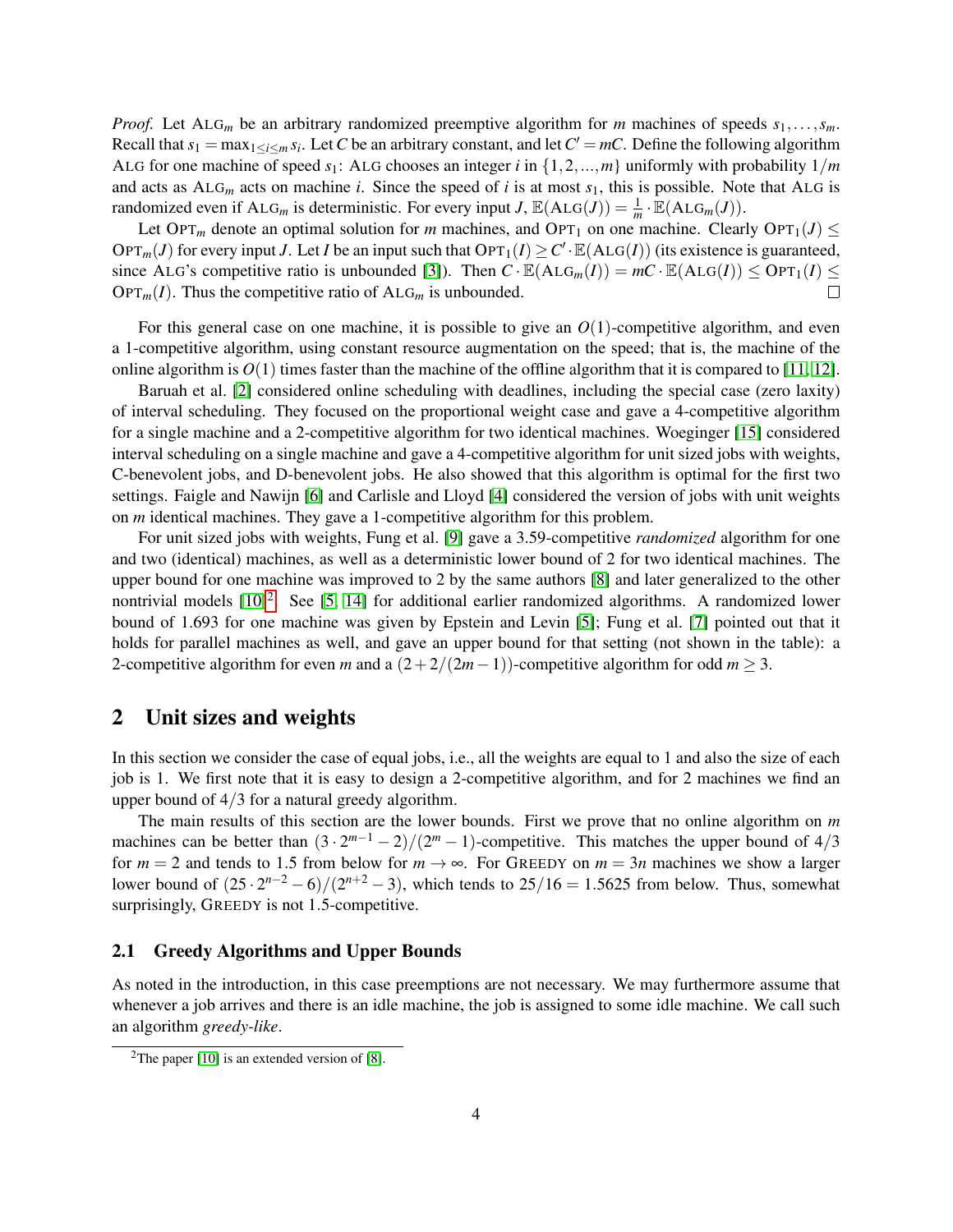#### Fact 2.1. *Every greedy-like algorithm is* 2*-competitive.*

*Proof.* Let ALG be a greedy-like algorithm. Consider the following charging from the optimum schedule to ALG's schedule. Upon arrival of a job *j* that is in the optimum schedule, charge *j* to itself in ALG's schedule if ALG completes *j*; otherwise charge *j* to the job ALG is running on the machine where the optimum schedule assigns *j*. As every ALG's job receives at most one charge of either kind, ALG is 2 competitive.  $\Box$ 

We also note that some of these algorithms are indeed no better than 2-competitive: If there is one machine with speed 1 and the remaining  $m-1$  have speeds no larger than  $\frac{1}{m}$ , an algorithm that assigns an incoming job to a slow machine whenever possible has competitive ratio no smaller than  $2 - \frac{1}{m}$ . To see this, consider an instance in which *m* − 1 successive jobs are released, the *i*-th of them at time *i* − 1, followed by *m* jobs all released at time *m*−1. It is possible to complete them all by assigning the first *m*−1 jobs to the fast machine, and then the remaining *m* jobs each to a dedicated machine. However, the algorithm in question will not complete any of the first *m*−1 jobs before the remaining *m* are released, so it will complete exactly *m* jobs.

Algorithm GREEDY: Upon arrival of a new job: If some machine is idle, schedule the job on the fastest idle machine. Otherwise reject it.

While we cannot show that GREEDY is better than 2-competitive in general, we think it is a good candidate for such an algorithm. We support this by showing that it is optimal for  $m = 2$ .

## Theorem 2.2. GREEDY *is* 4/3*-competitive algorithm for interval scheduling of unit size and weight jobs on 2 related machines.*

*Proof.* Consider a schedule of GREEDY and split it into non-overlapping intervals [*R<sup>i</sup>* ,*Di*) as follows. Let  $R_1 \geq 0$  be the first release time. Given  $R_i$ , let  $D_i$  be the first time after  $R_i$  when each one of the machines has the property that it is either idle, or it has just started a new job (the case that it just completed a job and did not start a new job is contained in the case that it is idle). Given  $D_i$ ,  $R_{i+1}$  is defined if there exists at least one job with a release time in  $[D_i, \infty)$ . In this case, let  $R_{i+1}$  be the first release time that is larger than or equal to  $D_i$ . If  $R_{i+1} > D_i$ , then obviously no job is released in the interval  $[D_i, R_{i+1})$ , and both machines are idle during this time interval. If  $D_i = R_{i+1}$ , then at least one job is released at time  $D_i$ , and at least one machine of GREEDY starts a new job at this time. By the definition of the values  $R_i$  and the algorithm, at least one machine of GREEDY (i.e., machine  $M_1$ ) starts a job at time  $R_i$ , for all values of  $i \ge 1$  such that  $R_i$  is defined.

We consider an optimal schedule OPT. We will compare the number of jobs started by GREEDY and by OPT during one time interval  $[R_i, D_i)$ . First, we will show that the number of jobs that OPT starts can be larger than the number of jobs that GREEDY can start by at most 1. Next, we will show that if GREEDY started one or two jobs, then the number of jobs that OPT started cannot exceed that of GREEDY. This will show that during each  $[R_i, D_i)$ , OPT starts at most  $4/3$  times the number of jobs that GREEDY does, which will imply the claimed competitive ratio. Thus, in what follows, we discuss a specific time interval  $[R_i, D_i)$ .

Consider a maximal time interval that a machine  $M_\ell$  of GREEDY is busy. Since all jobs are unit jobs, the number of jobs that OPT starts during this time interval on  $M_\ell$  does not exceed the number of jobs that GREEDY runs on  $M_\ell$  during this interval. On the other hand, if a machine is idle during a (maximal) time interval  $[t_1,t_2)$  (where  $t_1 < t_2 \le D_i$ ), then no jobs are released during  $(t_1,t_2)$ , so OPT does not start any jobs during  $(t_1, t_2)$ . If  $t_1 = R_i$ , then  $[t_1, t_2)$  must be an interval of idle time on  $M_2$  (since  $M_1$  is not idle at time  $R_i$ ), and OPT possibly starts a job at time  $t_1$ . If  $t_1 > R_i$ , then we claim that no job is released at time  $t_1$ . Assume by contradiction that a job *j* is released at this time. If GREEDY does not run *j*, then we get a contradiction, since it has an idle machine at time  $t_1$ . Thus, it runs *j* on the other machine, and we find that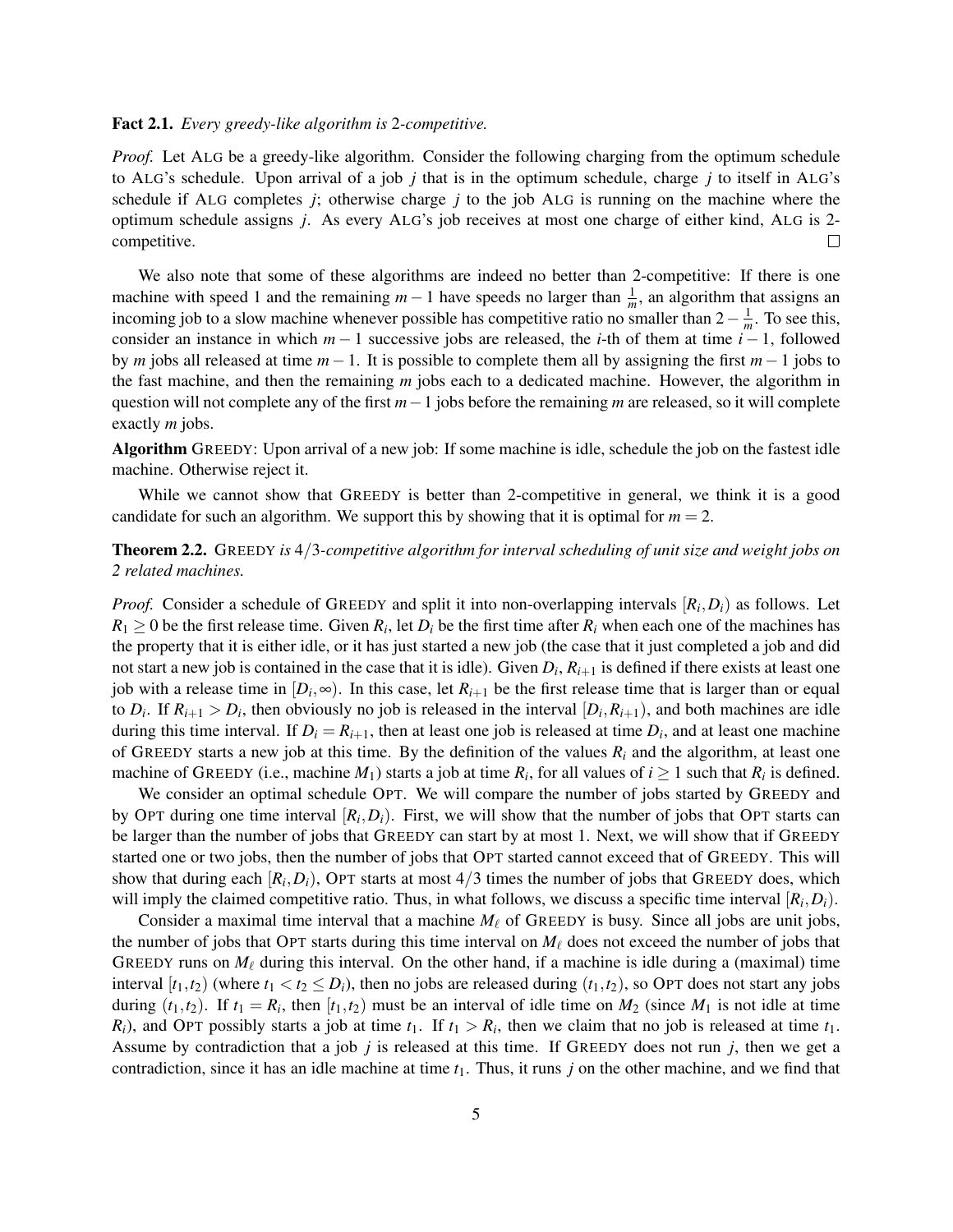the time  $t_1$  is such that one machine is idle, and the other one just started a job. Thus, by the definition of  $R_i$  we get  $R_i \leq t_1$ , a contradiction as well. Thus, OPT can start as most as many jobs as GREEDY during the time intervals that both machines of GREEDY are running jobs, and it can start at most one job during all intervals that a machine of GREEDY is idle.

If GREEDY starts only one job in  $[R_i, D_i)$ , then exactly one job is released at time  $R_i$ , and no jobs are released during  $(R_i, D_i)$ , so OPT can start at most one job during  $[R_i, D_i)$ . Consider the case that GREEDY starts two jobs in  $[R_i, D_i)$ . In this case, the first job is started on  $M_1$  at time  $R_i$ . If no job is started on  $M_2$ strictly before the time  $R_i + \frac{1}{s_1}$ , then  $D_i = R_i + \frac{1}{s_1}$ , contradicting the assumption that a second job is started by GREEDY during  $[R_i, D_i)$ . Since  $M_1$  is idle during the time  $[R_i + \frac{1}{s_1}, D_i)$ , no jobs are released during this time interval (this time interval can be empty if  $s_1 = s_2$  and both jobs are released at time  $D_i$ ). Since  $s_1 \geq s_2$ , OPT cannot start more than one job on each machine during  $[R, R_i + \frac{1}{s_1})$ , and thus it starts at most two jobs as well. This completes the proof.  $\Box$ 

## 2.2 Lower Bounds

We give two lower bounds, for any deterministic algorithm ALG and for GREEDY that, with the number of machines tending to infinity, tend to  $3/2$  and  $25/16$  respectively from below. In this section we see an offline solution as an adversary. For both constructions, we have *m* machines with geometrically decreasing speeds (as a function of the indices). The instance has two sets of jobs. The first part, *Im*, is the set of jobs that both the algorithm and the adversary complete. The other part, *Em*, consists of jobs that are completed only by the adversary.

Intuitively, the instance  $(I_m, E_m)$  for the general lower bound can be described recursively. The set  $I_m$ contains *m* jobs that are called *leading* that are released in quick succession, so that no two can be assigned to the same machine. The adversary schedules these *m* jobs on different machines, cyclically shifted, so that one of them finishes later than in ALG but the remaining *m*−1 finish earlier. For each one of these *m*−1 jobs, upon its completion, the adversary releases and schedules a job from *Em*; the adversary maintains the invariant that at the time of release of any of these jobs from  $E_m$ , all the machines are busy in the schedule of ALG. To ensure this, the instance  $I_m$  also contains  $m-1$  subinstances  $I_1, \ldots, I_{k-1}$  (which recursively contain further subinstances themselves). Each subinstance  $I_i$  is released at a time when  $m-i$  of the leading jobs are still running, and its jobs occupy the machines of ALG when the job of *E<sup>m</sup>* arrives. The main technical difficulty lies in ensuring this property no matter how ALG assigns the leading jobs of  $I_m$  or of any subinstance. We need to make the offsets of the leading jobs geometrically decreasing in the nested subinstances, and adjust the timing of the subinstances carefully depending on the actual schedule.

This construction for  $k = 3$  with  $|I_3| = 7$  and  $|E_3| = 3$  as applied to GREEDY is illustrated in Figure [1;](#page-6-0) the constructions for  $k = 1,2$  appear as subinstances of a single job  $(|I_1| = 1, E_1 = \emptyset)$  and of four jobs  $(|I_2| = 3,$  $|E_2| = 1$ ) respectively. For GREEDY, we of course know in advance how any leading job will be scheduled (on the fastest available machine) and it is straightforward to determine the timing of the subinstances  $I_1$  and *I*<sub>2</sub> to ensure that the machines are busy when  $e_2$  and  $e_3$  arrive. In fact, as we will see below, for GREEDY we can slightly improve upon this construction.

Theorem 2.3. *Let* ALG *be an online algorithm for interval scheduling of unit size and unit weight jobs on m related machines. Then the competitive ratio of ALG is at least*  $(3 \cdot 2^{m-1} - 2)/(2^m - 1)$ *.* 

*Proof.* Following Section [2.1,](#page-3-2) we may assume that ALG is greedy-like. Let ADV denote the schedule of the adversary which we construct along with the instance.

Fix *m*, the number of machines and the speeds  $s_k = 4^{-k}$ . Thus a job processed on  $M_k$  takes time  $\frac{1}{s_k} = 4^k$ . Let  $M_k = \{M_1, \ldots, M_k\}$  denote the set of *k* fastest machines from *M*. For  $k = 1, \ldots, m$ , let  $\varepsilon_k = m^{k-m-1}$ .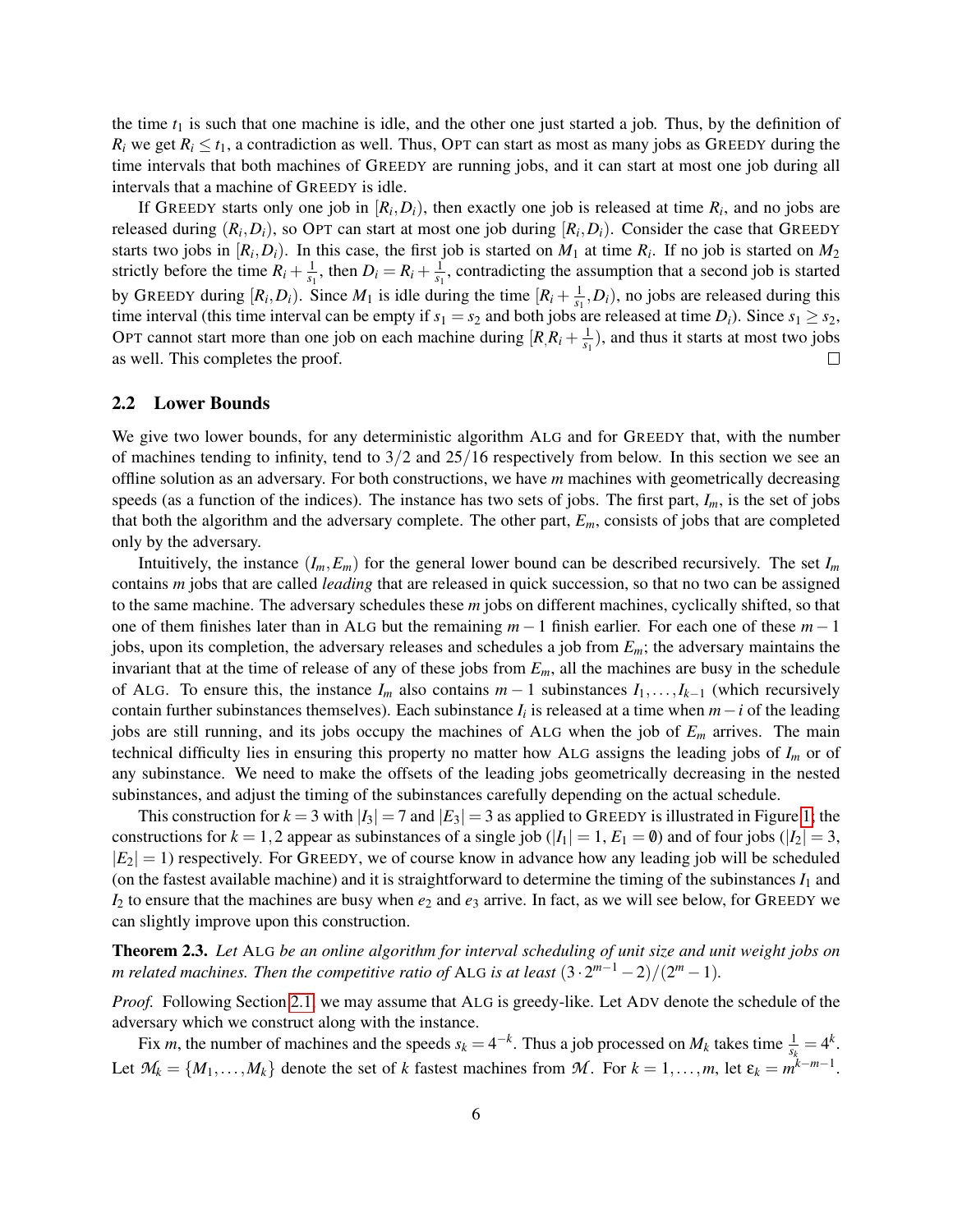

<span id="page-6-0"></span>Figure 1: The instance  $(I_3, E_3)$  as applied to GREEDY. The leading jobs of  $I_3$  are gray. Common jobs in GREEDY and ADV schedule are joined using dotted lines. Jobs that only ADV completes are thicker. In this figure, for simplicity we have used one common value  $\varepsilon_i = \varepsilon$  ( $i = 1, 2, 3$ ). We will argue later that this is sufficient for GREEDY.

Note that  $\varepsilon_k$  < 1 and  $k\varepsilon_k$  <  $m\varepsilon_k = \varepsilon_{k+1}$  for all  $k < m$ , while  $\varepsilon_m = \frac{1}{m}$ . To prove the bound, we are going to inductively construct a sequence of instances  $(I_1, E_1), (I_2, E_2), \ldots, (I_m, E_m)$ . Each instance  $I_k$  is run by both ALG and ADV on machines *Mk*.

The *precondition* for invoking an occurrence of  $(I_k, E_k)$  at time  $R_k$  is that the machines in  $\mathcal{M} \setminus \mathcal{M}_k$  in the schedule of ALG are busy with already released jobs throughout the interval  $[R_k, R_k + \frac{1}{s_k} + k\epsilon_k)$ , whereas the machines in  $M_k$  are idle starting from time  $R_k$  for both ADV and ALG. All jobs of  $(I_k, E_k)$  will be released in  $[R_k, R_k + \frac{1}{s_k} + k\epsilon_k)$ .

Now we describe the recursive construction of  $I_k$  and  $E_k$  together with the schedule of ADV. The construction depends on the actual schedule of ALG before the current time; this is sound, as during the construction the current time only increases. (Note that this also means that different occurrences of  $(I_k, E_k)$ ) may look slightly different.)

The first *k* jobs of  $I_k$  are called its *leading jobs* and are denoted by  $j_1, j_2, \ldots, j_k$ . For  $i = 1, \ldots, k$ , the job *j<sub>i</sub>* is released at time  $R_k + i\varepsilon_k < R_k + 1$ . When the last of these jobs arrives, which is before any of them can finish since  $s_i < 1$  for  $i = 1, \ldots, m$ , it is known where ALG assigned each of the jobs and exactly when they will finish. ALG assigns all the leading jobs to machines in *M<sup>k</sup>* in one-to-one correspondence, since ALG is greedy-like (and we assume the precondition holds). Denote the completion time of the leading job on machine  $M_i$  of ALG by  $C_i$  for  $i = 1, \ldots, k$ .

For  $i = 1, \ldots, k - 1$ , ADV schedules  $j_i$  on the machine where ALG schedules  $j_{i+1}$ ; ADV schedules  $j_k$  on the machine where ALG schedules  $j_1$ . Hence, at time  $C_i + k\varepsilon_k$ , ADV still has at most  $k - i$  unfinished leading jobs of  $I_k$  left, which are running on the slowest machines of  $M_k$ .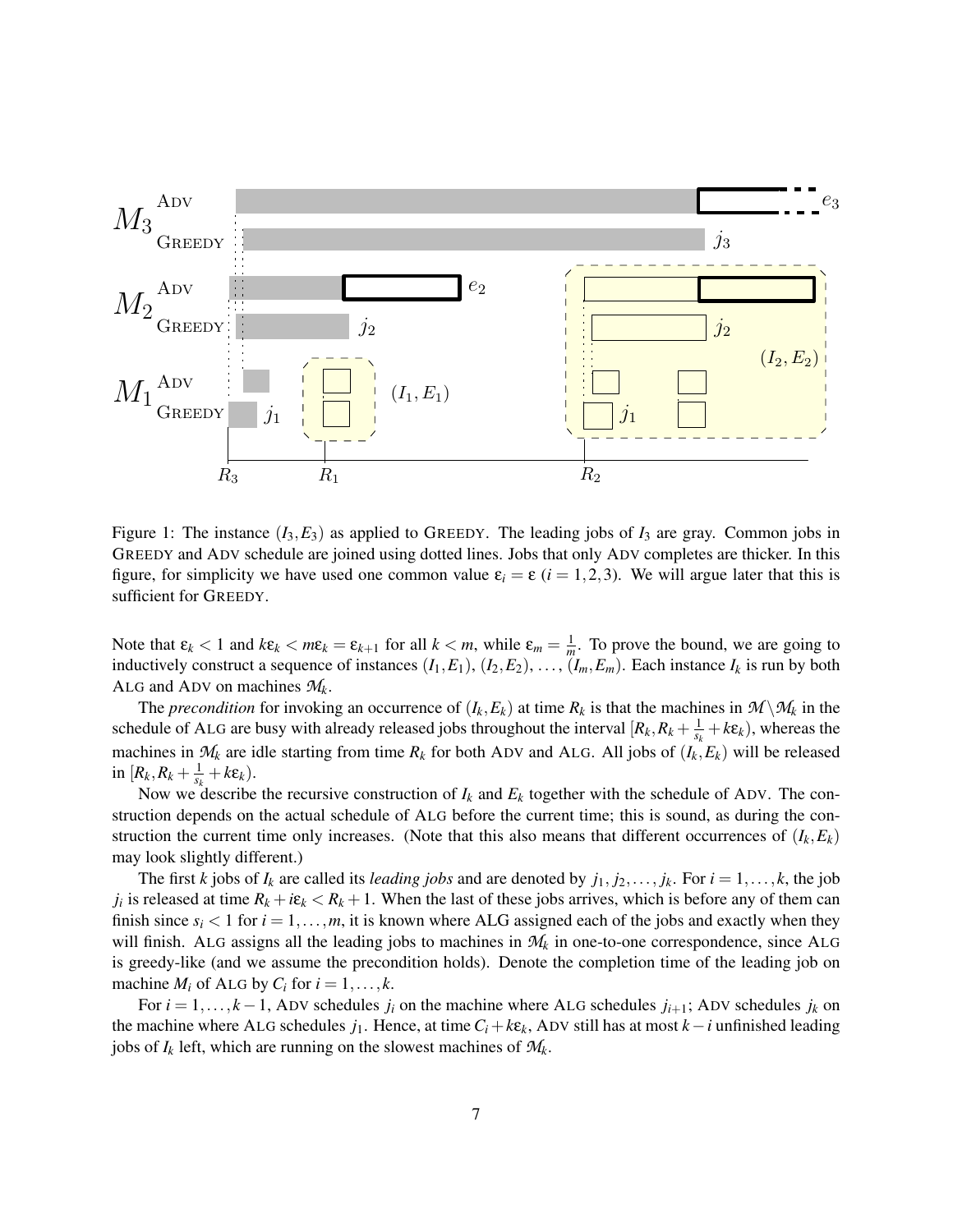We have

$$
C_{i+1} - C_i > 4^{i+1} - 4^i - k\epsilon_k > 2 \cdot 4^i + i\epsilon_i
$$
\n<sup>(1)</sup>

<span id="page-7-1"></span><span id="page-7-0"></span>
$$
>k\epsilon_k,\tag{2}
$$

using that  $i\epsilon_i < k\epsilon_k \le 1$  for  $1 \le i < k \le m$ . By [\(2\)](#page-7-0), there will be exactly  $k-1$  *disjoint* intervals of length  $\epsilon_k$ in  $[R_k, R_k + \frac{1}{s_k} + k\epsilon_k]$  of the form  $[C_i - \epsilon_k, C_i]$  in which ALG has one more unfinished leading job than ADV. We call these intervals *good* intervals.

For each  $i = 1, \ldots, k-1$  in increasing order, we now do the following. If  $[C_i - \varepsilon_k, C_i]$  is good, release an extra job at time  $C_i - \varepsilon_k$ . ADV schedules this job on machine  $M_i$ . Regardless of whether  $[C_i - \varepsilon_k, C_i]$  is good, let

<span id="page-7-3"></span>
$$
R_i := C_{i+1} - \frac{1}{s_i} - i\varepsilon_i, \tag{3}
$$

and construct recursively an occurrence of the instance  $(I_i, E_i)$ , including ADV schedule, at time  $R_i$ . Note that the precondition for  $(I_k, E_k)$  plus the fact that there are still  $k - i$  leading jobs running in the whole interval  $[R_i, C_{i+1}]$  (due to [\(1\)](#page-7-1)) implies that the precondition holds for the subinstance  $(I_i, E_i)$  as well.

For the rest of the construction and of the proof, let (*I<sup>i</sup>* ,*Ei*) denote this particular occurrence. Denote the set of the *k* − 1 extra jobs released in good intervals by  $E_0$ . Finally, let  $I_k = \{j_1, j_2, \ldots, j_k\} \cup I_1 \cup \cdots \cup I_{k-1}$ and  $E_k = E_0 \cup E_1 \cup \cdots \cup E_{k-1}$ . This completes the description of  $(I_k, E_k)$ .

<span id="page-7-2"></span>Claim 2.4. If the precondition holds, both ALG and ADV complete all jobs from  $I_k$  on machines  $M_k$  no later than  $R_k + \frac{1}{s_k} + k\varepsilon_k$ .

*Proof.* This follows for the leading jobs of  $I_k$  since all these jobs are released no later than at time  $R_k + k\varepsilon_k$ (and since the *k* fastest machines are idle for both ALG and ADV by the precondition), and for the other jobs from the fact that  $(I_i, E_i)$  is released at time  $C_{i+1} - \frac{1}{s_i} - i\varepsilon_i$ , meaning all jobs in  $I_i$  complete by time  $C_{i+1}$  by induction in both the schedule of ALG and ADV; in particular, all jobs in  $I_{k-1}$  complete by time  $C_k \leq R_k + \frac{1}{s_k} + k\varepsilon_k$ .  $\Box$ 

The following claim implies that ALG cannot schedule any extra job. Notice that an extra job of  $(I_k, E_k)$ is released at time  $C_i - \varepsilon_k$  for some  $i \leq k$ .

<span id="page-7-4"></span>**Claim 2.5.** For any occurrence of  $(I_k, E_k)$ , if the precondition holds at time  $R_k$ , then for any  $i \leq k$ , at time  $C_i - \varepsilon_k$ , all machines from *M* are busy running jobs in ALG.

*Proof.* Consider any  $i \leq k$ . Machines  $M_i$ ,  $i > k$  are busy in ALG by the precondition. Machines  $M_i$ , ...,  $M_k$  are running the leading jobs of  $(I_k, E_k)$  by the construction. We now use induction on *k* to prove that machines from  $M_{i-1}$  are busy. If  $i = 1$ , this is trivial.

Let *i* > 1. The leading job of  $(I_{i-1}, E_{i-1})$  (i.e., the occurrence of  $(I_{i-1}, E_{i-1})$  from the construction of  $(I_k, E_k)$  released at  $R_{i-1} = C_i - \frac{1}{s_{i-1}} - i\varepsilon_{i-1}$ ) scheduled by ALG on  $M_{i-1}$  completes at some time  $C' \in$  $[C_i - (i-1)\varepsilon_{i-1}, C_i]$ , by the construction of the leading jobs. By the induction assumption for  $(I_{i-1}, E_{i-1})$ , at time  $C' - \varepsilon_{i-1}$  all machines are busy in ALG. Since the jobs these machines are running are from  $(I_{i-1}, E_{i-1})$ , by Claim [2.4](#page-7-2) used for  $(I_{i-1}, E_{i-1})$  they complete by  $C_i$ . Thus they must be running already befor time  $C_i - \varepsilon_k$ , as  $\epsilon_k$  < 1. Since  $C' - \epsilon_{i-1} \ge C_i - i\epsilon_{i-1} \ge C_i - \epsilon_k$ , they are running also after  $C_i - \epsilon_k$  and thus also at  $C_i - \epsilon_k$ .

The input for the algorithm is now simply one instance of  $(I_m, E_m)$ ; we set  $R_m = 0$ . For this instance, the precondition trivially holds. As noted above (below [\(3\)](#page-7-3)), this implies that the precondition also holds for all subinstances  $(I_i, E_i)$ .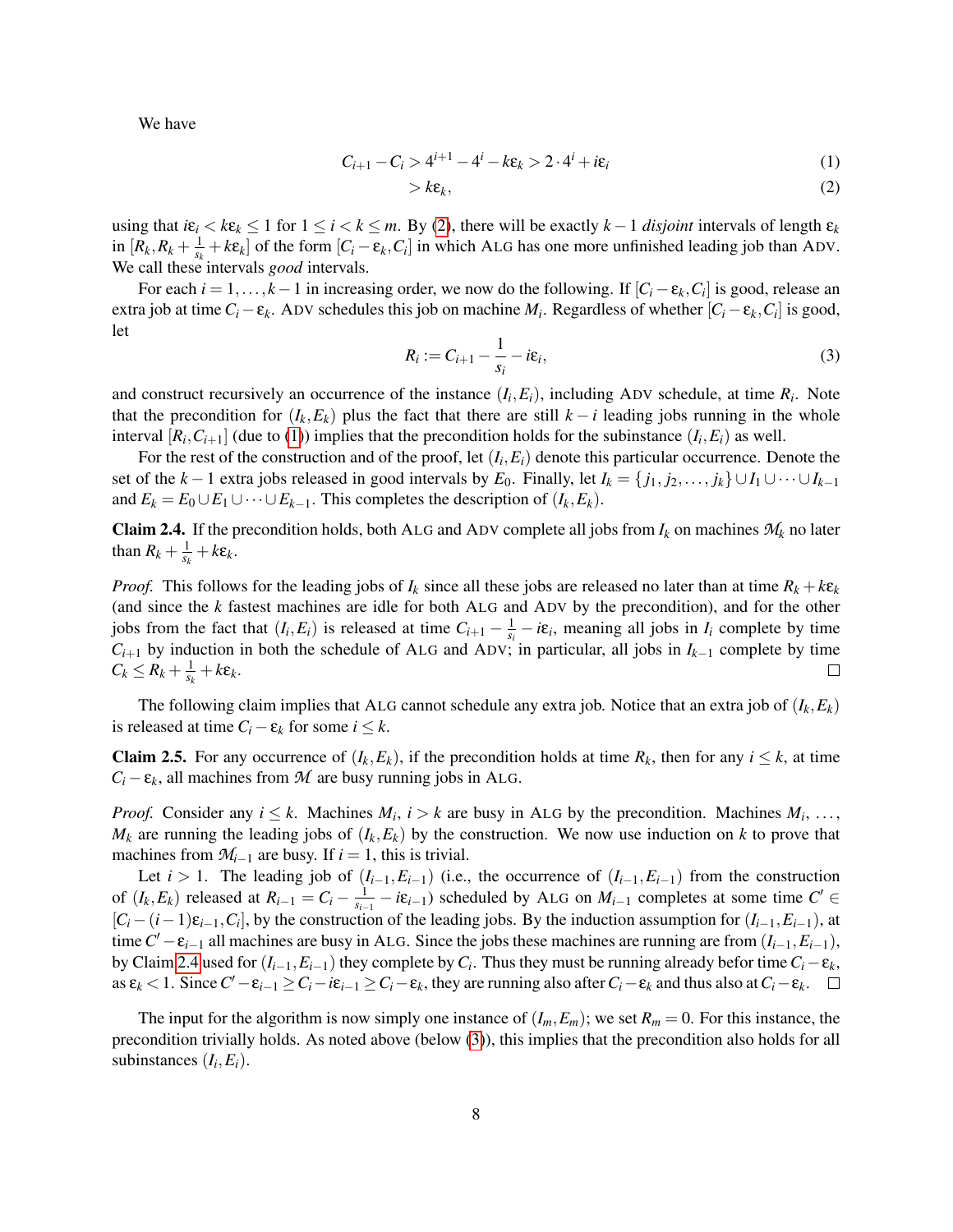Finally, by Claim [2.5,](#page-7-4) ALG does not run any extra job, while ADV runs all of them since they are released in good intervals. It remains to count the number of jobs in  $I_k$  and  $E_k$ . We claim that  $|I_k| = 2^k - 1$ and  $|E_k| = 2^{k-1} - 1$ . This is clear for  $k = 1$ , since  $|I_1| = 1$  and  $E_1 = \emptyset$ . Using the inductive assumption, we get  $|I_k| = k + \sum_{i=1}^{k-1} |I_i| = k + \sum_{i=1}^{k-1} (2^i - 1) = 2^k - 1$  and  $|E_k| = k - 1 + \sum_{i=1}^{k-1} |E_i| = k - 1 + \sum_{i=1}^{k-1} (2^{i-1} - 1) =$  $2^{k-1} - 1$ . Hence the competitive ratio of ALG is at least  $((2^m - 1) + (2^{m-1} - 1)) / (2^m - 1) = (3 \cdot 2^{m-1} - 1)$  $2)/(2<sup>m</sup> - 1).$  $\Box$ 

The second lower bound is higher, however it only works for GREEDY. We observe that cyclic shift of the leading jobs may not be the best permutation for the adversary. Instead, we create triples of machines of equal speeds (among the three machines of the triple) and shift the jobs cyclically among the triples. That is, the permutation of the leading jobs has three independent cycles of length *m*/3. There is one triple where the speeds are not equal, and this is the set of the three fastest machines for which we use different speeds and the previous construction as a subinstance.

Consider the previous construction *I* as applied to GREEDY, as shown for three machines in Figure [1.](#page-6-0) We make two changes. The first change is already shown in Figure [1:](#page-6-0) since GREEDY prefers faster machines, we now set  $\varepsilon_i = \varepsilon = \frac{1}{m}$  at every recursive step of the construction. We denote the modified version of  $(I_k, E_k)$ by  $(I'_k, E'_k)$  for all *k*. For any instance  $(I'_i, E'_i)$ , assuming the precondition (with  $\varepsilon_i$  replaced by  $\varepsilon$ ) for time  $R'_i$ , GREEDY assigns leading job  $j'_i$  which arrives at time  $R'_i + i\varepsilon$  to machine  $M_i$ . Thus in the construction of  $(I'_k, E'_k)$ , as in [\(3\)](#page-7-3) we let  $R'_i = C_{i+1} - i\varepsilon - \frac{1}{s_i}$  and thus ensure that GREEDY completes  $j'_i$  at exactly the same time as the leading job on machine  $M_{i+1}$  in the schedule of GREEDY for  $(I'_k, E'_k)$ . This defines the input *I'*.

Using the same cyclically shifted assignment as before, the only machine where ADV completes leading jobs later than (or at the same time as) GREEDY is *M*1, on all other machines it completes each leading job ε time earlier. By induction, it is straightforward to show that when GREEDY completes any leading job on some machine  $M_i$ , it also completes a leading job on machines  $M_1, \ldots, M_{i-1}$  at exactly the same time. It follows (also by induction) that  $\varepsilon$  time before the leading job of the top-level subinstance  $(I_i, E_i)$  completes (*i* = 1,..., *k*−1), all machines of GREEDY are busy, whereas *i* machines of ADV are idle, namely machines  $M_2, \ldots, M_{i+1}$ .

We now further modify *I'* as follows. Every machine  $M_4, \ldots, M_k$  is replaced by a *cluster* of three machines of identical speed. E.g., machine *M*<sup>4</sup> of speed *s*<sup>4</sup> is replaced by three machines of speed *s*4. Every time that one job of  $I'_k$  which is scheduled by GREEDY on some machine  $M_i$ ,  $i > 3$  or a job of  $E'_k$  arrives which is only scheduled by ADV on some machine  $M_i$ ,  $i > 3$ , we instead let three jobs arrive simultaneously. For GREEDY, as explained above this means that every leading job  $j_i'$  for  $i > 3$  is replaced by three simultaneous jobs. Every extra job which ADV puts on some machine  $M_i$ ,  $i > 3$  is also replaced by three jobs.

On the other hand, every time that a subinstance  $(I'_1, E'_1)$  or  $(I'_2, E'_2)$  is invoked within some instance  $(I'_k, E'_k)$  for  $k > 3$  in *I'*, we *omit* this invocation and let no jobs arrive. (Thus these two subinstances are only invoked to create instances  $(I'_3, E'_3)$ , and  $(I'_1, E'_1)$  is only invoked to create  $(I'_2, E'_2)$ .) This defines the input *I''*, cf. Fig. [2.](#page-9-1)

Since GREEDY prefers faster machines and no two jobs arrive simultaneously in *I* or *I'* by construction and by using the precondition, this means that the schedule of GREEDY for *I*<sup>n</sup> is determined exactly by its schedule for input *I*': the schedule for machines  $M_1, M_2, M_3$  remains the same, apart from omitting jobs that do not arrive in  $I''$ , whereas for  $i > 3$ , the schedule for each machine of speed  $s_i$  is the same as the schedule for the single machine of speed  $s_i$  in  $I'$ .

ADV again uses a cyclically shifted schedule, but now for *k* > 3, jobs are shifted in groups of three: each job that GREEDY assigns to a machine of speed  $s_i$  is assigned to a machine of speed  $s_{i+1}$  for  $i = 2, \ldots, k-1$ ; the leading jobs of  $I_k$  on  $M_1, M_2, M_3$  are assigned to machines of speed  $s_4$ , and the leading jobs of  $I_k$  on the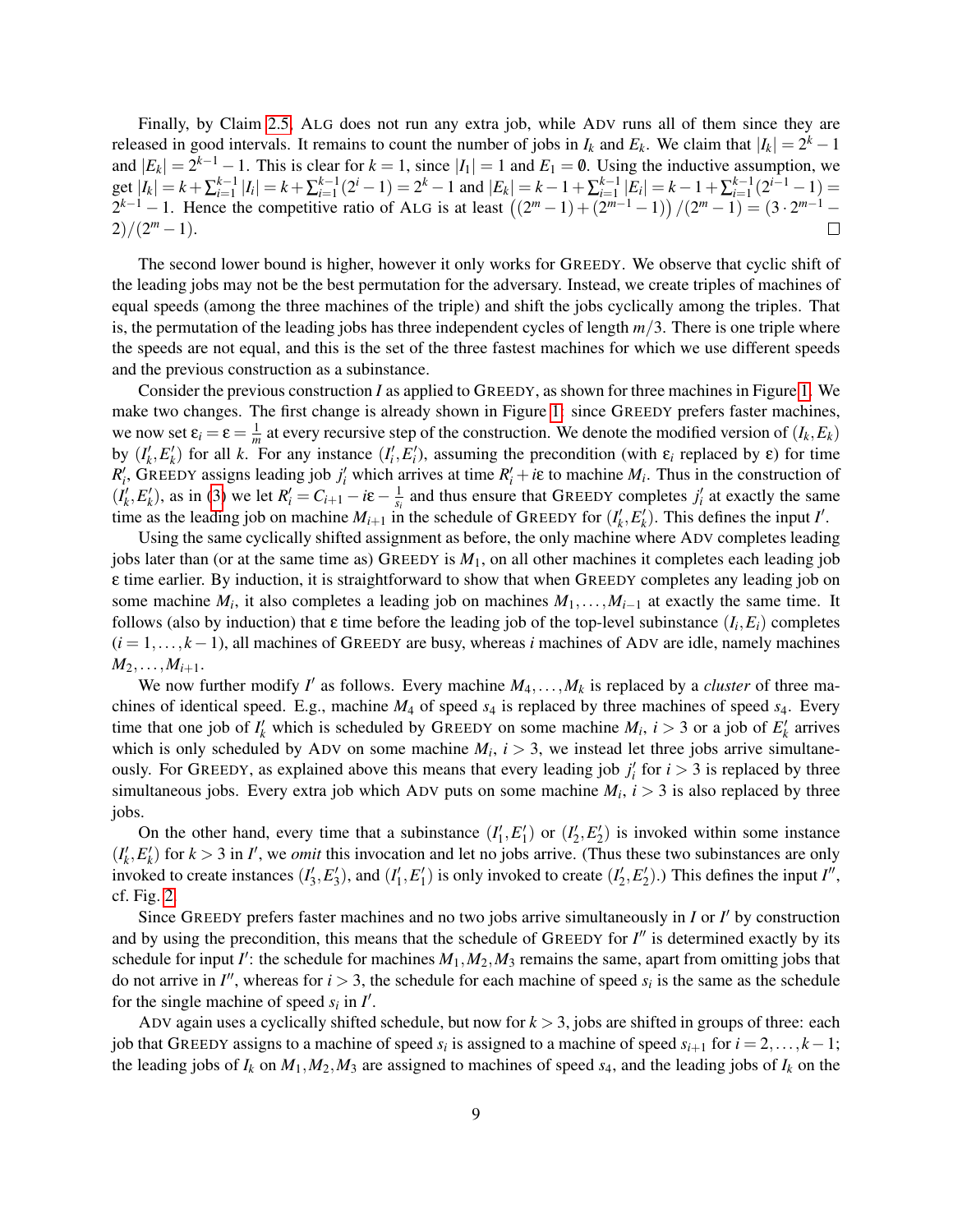

<span id="page-9-1"></span>Figure 2: An instance of  $(I''_5, E''_5)$ . The figure shows the schedule of GREEDY, using the same conventions as before. The value of  $\varepsilon$  is exaggerated in this figure for clarity; in the actual construction, the first (leftmost) nine jobs all overlap. On the left and in the middle, groups of three leading jobs are marked, which the adversary schedules on the machines indicated by the arrows. In particular, the last three leading jobs of  $(I_5'', E_5'')$  are scheduled *later* by ADV than by GREEDY, which is why there is no reason to invoke constructions of  $(I''_1, E''_1)$  and  $(I''_2, E''_2)$  there. In the two instances of  $(I''_3, E''_3)$  that are marked by the dotted lines, the schedule of the adversary is as in the previous figure.

machines of speed  $s_k$  are assigned to  $M_1, M_2, M_3$ . This in particular means that the leading jobs on the three slowest machines complete *later* in the schedule of ADV than in GREEDY, which explains why we do not create subinstances  $(I_1, E_1)$  and  $(I_2, E_2)$  here: there is no point in occupying the faster machines when the leading jobs on  $M_2$  and  $M_3$  complete in the schedule of GREEDY, since ADV is still busy running them.

It follows immediately that GREEDY schedules all the jobs in  $I''_m$  and none of the jobs in  $E''_m$ , and it remains to calculate the numbers of these jobs. We claim that for  $k > 3$ ,  $|I_k''| = 16 \cdot 2^{k-4} - 3$  and  $|E_k''| =$  $9 \cdot 2^{k-4} - 3$ . For  $k = 4$ , we indeed have  $|I_4''| = 6 + |I_3''| = 13$  (there are six leading jobs, and only one subinstance, namely  $I_3''$ ) and  $|E_4''| = 6$  (three jobs in  $E_3''$  and three jobs for the leading jobs on the machines of speed  $s_4$ ). For  $k > 4$ , using the inductive assumption,

$$
|I''_k| = 3(k-2) + \sum_{i=3}^{k-1} |I'_i| = 3(k-2) + 7 + 16\sum_{i=0}^{k-5} 2^i - 3(k-4) = 16 \cdot 2^{k-4} - 3
$$

and

$$
|E_k''| = 3(k-3) + \sum_{i=3}^{k-1} |E_i'| = 3(k-2) + 9\sum_{i=0}^{k-5} 2^i - 3(k-4) = 9 \cdot 2^{k-4} - 3.
$$

Theorem 2.6. *The competitive ratio of the* GREEDY *algorithm for interval scheduling of unit size and unit weight jobs on m* = 3( $k - 2$ ) *related machines is at least*  $(25 \cdot 2^{k-4} - 6)/(16 \cdot 2^{k-4} - 3)$  *for*  $k > 3$ *.* 

*Proof.* From the above equalities, the competitive ratio of GREEDY is at least  $((16 \cdot 2^{k-4} - 3) + (9 \cdot 2^{k-4} - 3))$  $3)$  $/(16 \cdot 2^{k-4} - 3) = (25 \cdot 2^{k-4} - 6)/(16 \cdot 2^{k-4} - 3).$  $\Box$ 

# <span id="page-9-0"></span>3 A constant competitive algorithm for two input classes

In this section we consider two types of instances. The first type are jobs of equal sizes (of 1), whose weights can be arbitrary. We also consider *f*-benevolent input instances with a fixed function *f* .

Algorithm ALG: On arrival of a new job *j*, do the following.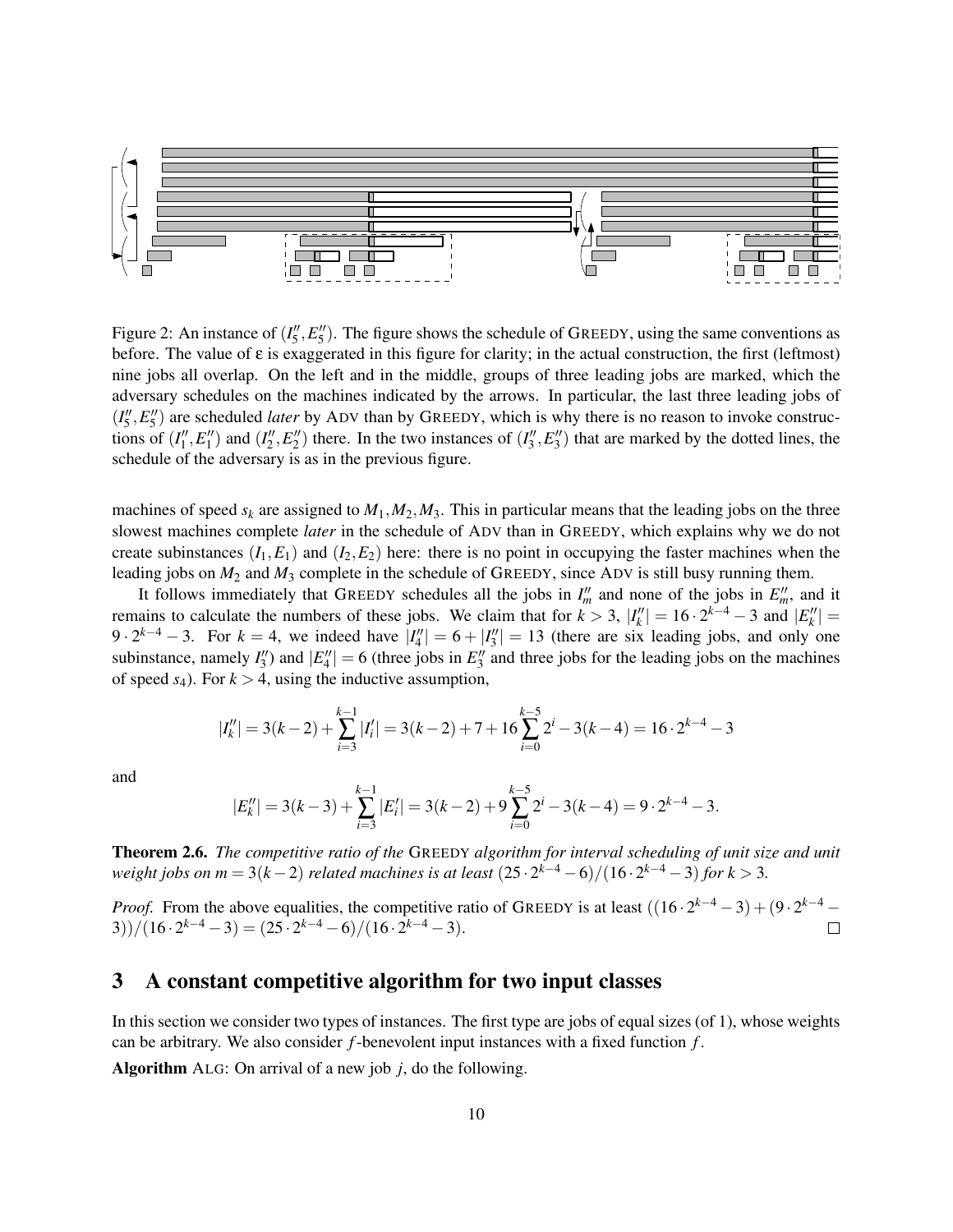- 1. Use an arbitrary idle machine if such a machine exists.
- 2. Otherwise, if no idle machines exist, preempt the job of minimum weight among the jobs running at time  $r(j)$  having a weight less than  $w(j)/2$ , if at least one such job exists.
- 3. If *j* was not scheduled in the previous steps, then reject it.

Note that we do not use the speeds in this algorithm in the sense that there is preference of slower or faster machines in any of the steps. But clearly, the eventual schedule depends on the speeds, since they determine whether a job is still running at a given time.

**Definition 3.1.** A *chain* is a maximal sequence of jobs  $j_1, \ldots, j_n$  that ALG runs on one machine, such that *j<sub>k</sub>* is preempted when *j<sub>k+1</sub>* arrives ( $k = 1, ..., n - 1$ ). Let  $[r_k, d_k]$  be the time interval in which *j<sub>k</sub>* is run  $(k = 1, ..., n)$ , and let  $w_k = w(j_k)$ ,  $p_k = p(j_k)$ .

For a job *j'* that ALG runs, we let  $d(j')$  be the maximum time such that the algorithm runs *j'* during  $[r(j'), d(j')$ ). If  $j' = j_\ell$  of some chain, then by the definition of chains,  $d(j') = d_\ell$ .

**Observation 3.2.** *For a chain*  $j_1, \ldots, j_n$  *that* ALG *runs on machine i,*  $j_1$  *starts running on an idle machine,* and  $j_n$  is completed by ALG. Then it holds that  $r_k = r(j_k)$ ,  $d_n - r_n = p_n/s_i$ , and for  $j < n$ ,  $d_k - r_k < p(J_k)/s_i$ *and*  $d_k = r_{k+1}$  *hold.* 

The following observation holds due to the preemption rule.

<span id="page-10-0"></span>**Observation 3.3.** *For a chain*  $j_1, \ldots, j_n$ ,  $2w_k < w_{k+1}$  *for*  $1 \leq k \leq n-1$ *.* 

Consider a fixed optimal offline solution OPT, that runs all its selected jobs to completion. We say that a job *j* that is executed by OPT is *associated* with a chain  $j_1, \ldots, j_n$  if ALG runs the chain on the machine where OPT runs *j*, and *j* is released while this chain is running, i.e.,  $r(j) \in [r_1, d_n)$ .

Claim 3.4. Every job *j* that is executed by OPT, such that *j* is not the first job of any chain of ALG, is associated with some chain.

*Proof.* Assume that *j* is not associated with any chain. The machine *i* that is used to execute *j* in OPT is therefore idle at the time  $r(j)$ , as otherwise *j* would have been associated with the chain running at this time on machine *i*. Thus, *j* is assigned in step 1 (to some idle machine that is not machine *i*), and it is the first job of a chain.  $\Box$ 

Thus, in particular, every job run by OPT but not by ALG is associated with a chain. We assume without loss of generality that every job in the instance either belongs to a chain or is run by OPT (or both), since other jobs have no effect on ALG and on OPT.

For the analysis, we assign the weight of every job that OPT runs to jobs and chains of ALG, and analyze the total weight of jobs assigned to a given chain compared to the weight of its last job (that ALG completes). The chain can receive weight assignments as an entire chain, but its specific jobs can also receive weight assignment. The assignment of the weight of a job *j* is split between *j* (it will be counted later towards the weight assigned to the chain that it belongs to in ALG) and the entire chain of ALG that *j* is associated with, where one of the two parts can be zero. In particular, if ALG does not run *j* then the first part must be zero, and if *j* is not associated with a chain then the second part must be zero. The assignment is defined as follows. Consider job *j* that OPT runs on machine *i*.

1. If *j* is not associated with any chain, then assign a weight of  $w(j)$  to *j*.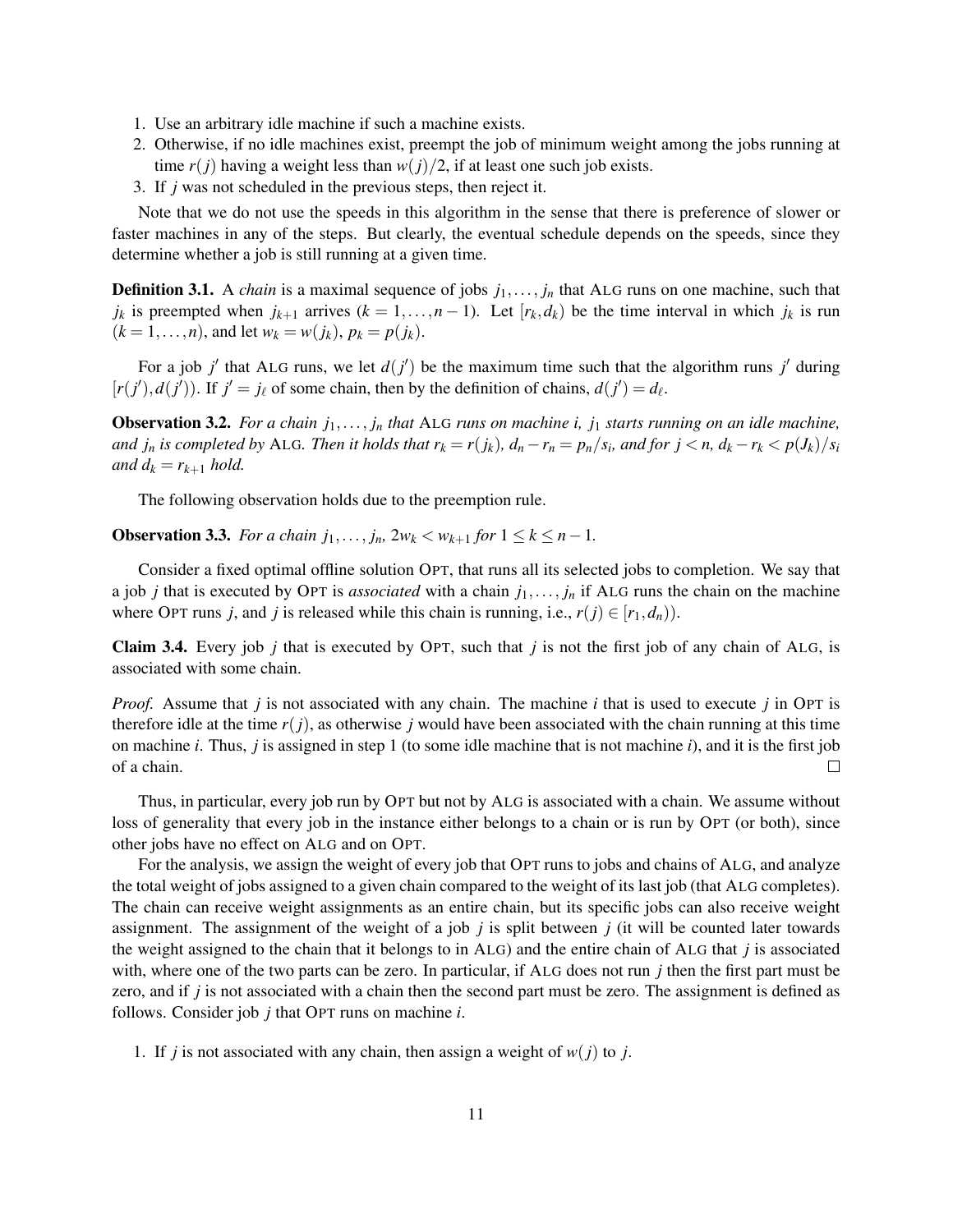2. If  $j$  is associated with a chain of ALG (of machine  $i$ ), then let  $j'$  be the job of the chain such that  $r(j) \in [r(j'), d(j')].$  Assign a min $\{w(j), 2 \cdot w(j')\}$  part of the weight of *j* to this chain, and assign the remaining weight max  $\{w(j) - 2 \cdot w(j'), 0\}$  to *j* itself.

For unit jobs, given a job *j'* that belongs to a chain, there is at most one job *j* assigned to this chain such that  $r(j) \in [r(j'), d(j')),$  since OPT cannot complete any job on this machine before time  $d(j')$  if it is released no earlier than time  $r(j')$ . For an *f*-benevolent instance, multiple jobs that are associated with a chain on a machine *i* can be released while a given job *j'* of that chain is running, but we claim that only the last one can possibly have weight above  $w(j')$ . Consider a job *j* that OPT runs on *i*, that is released during  $[r(j'),d(j')],$  and such that there exists at least one other job with the same properties that is released later. Job j satisfies  $r(j) + \frac{p(j)}{s_i} \le d(j')$  and  $r(j) \ge r(j')$ , so  $p(j) \le p(j')$  and therefore  $w(j) \le w(j')$  by the C-benevolence of  $f$ . The complete weight of  $j$  is assigned to the chain. If there exists a job  $\tilde{j}$  that OPT runs on *i*, that is released during  $[r(j'), d(j'))$ , but is completed by OPT after time  $d(j')$ , then  $\tilde{j}$  may have some weight assigned to itself, if its weight is above  $2w(j')$ ; however, this can happen only if ALG runs this job on another machine, as we now show. If ALG does not run  $\tilde{j}$ , then ALG does not preempt any of the jobs it is running, including the job *j'* on the machine that OPT runs  $\tilde{j}$  on, then  $w(\tilde{j}) \le 2w(j')$  (and the weight of  $\tilde{j}$ is fully assigned to the chain it is associated with ). If ALG runs a job  $\tilde{j}$  on the same machine as OPT, then  $\tilde{j} = j'$  must hold, and the weight of  $\tilde{j}$  is completely assigned to the chain (and not assigned to itself).

For any chain, we can compute the total weight assigned to the specific jobs of the chain (excluding the weight assignment to the entire chain).

<span id="page-11-0"></span>**Claim 3.5.** For a chain  $j_1, \ldots, j_n$  that ALG runs on machine *i*, the weight assigned to  $j_1$  is at most  $w_1$ . The weight assigned to  $j_k$  for  $2 \le k \le n$  is at most  $w_k - 2w_{k-1}$ . The total weight assigned to the jobs of the chain is at most  $w_n - \sum_{k=1}^{n-1} w_k$ .

*Proof.* The property for  $j_1$  follows from the fact that the assigned weight never exceeds the weight of the job. Consider job  $j_k$  for  $k > 1$ . Then  $w_k > 2w_{k-1}$  by Observation [3.3.](#page-10-0) If there is a positive assignment to  $j_k$ , then the machine *i*' where OPT runs  $j_k$  is not *i*. At the time  $r_k$  all machines are busy (since the scheduling rule prefers idle machines, and  $j_k$  preempts  $j_{k-1}$ ). Moreover, the job  $j'$  running on machine  $i'$  at time  $r_k$ satisfies  $w(j') \geq w_{k-1}$ . Thus  $j_k$  is assigned  $w_k - 2 \cdot w(j') \leq w_k - 2w_{k-1}$ . The total weight assigned to the jobs of the chain is at most  $w_1 + \sum_{k=2}^n (w_k - 2w_{k-1}) = w_1 + \sum_{k=2}^n w_k - 2\sum_{k=1}^{n-1} w_k = \sum_{k=1}^n w_k - 2\sum_{k=1}^{n-1} w_k =$  $w_n - \sum_{k=1}^{n-1} w_k$ .

For a job *j* that has positive weight assignment to a chain of ALG it is associated with (such that the job  $j'$  of this chain was running at time  $r(j)$ ), we define a pseudo-job  $\pi(j)$ . The only goal of pseudo-jobs is to bound the total weight assigned to a chain (excluding the weight that is assigned to specific jobs of the chain). The pseudo-job  $\pi(j)$  will have a weight  $w(\pi(j))$  that is equal to the amount of the weight of *j* that is assigned to the chain associated with *j*, and since this weight may be smaller than  $w(j)$ , its size  $p(\pi(j))$  may be smaller than  $p(j)$ . The pseudo-job  $\pi(j)$  has the same release time as *j* and its weight is  $\min\{w(j), 2 \cdot w(j')\}$ . If the input consists of unit jobs, then the size of  $\pi(j)$  is 1. If the instance is *f*-benevolent, then the size  $p(\pi(j))$  of  $\pi(j)$  is such that  $f(p(\pi(j))) = w(\pi(j))$ . We let  $p(\pi(j)) = f^{-1}(w(\pi(j)))$ . Note that this is well defined due to *f*'s continuity and monotonicity in  $(0, \infty)$ ; in particular  $p(\pi(i)) = p(i)$  if  $w(\pi(i)) = w(i)$  and otherwise, when  $w(j) > 2w(j')$ ,  $p(\pi(j))$  is a unique number in  $(p(j'), p(j))$ .

**Definition 3.6.** For a given chain  $j_1, \ldots, j_n$  of ALG running on machine *i*, an *alt-chain* is a set of jobs or pseudo-jobs  $j'_1, ..., j'_{n'}$  such that  $r(j'_k) \ge r(j'_{k-1}) + \frac{p(j'_{k-1})}{s_i}$  $\int_{s_i}^{r_{k-1}}$  for  $2 \le k \le n'$ ,  $r(j'_1) \ge r_1$ ,  $r(j'_{n'}) < d_n$ , (that is, all jobs of the alt-chain are released during the time that the chain of ALG is running, and they can all be assigned to run on machine *i* in this order). Moreover, it is required that if  $r(j'_k) \in [r_\ell, d_\ell)$ , then  $w(j'_k) \leq 2 \cdot w_\ell$ .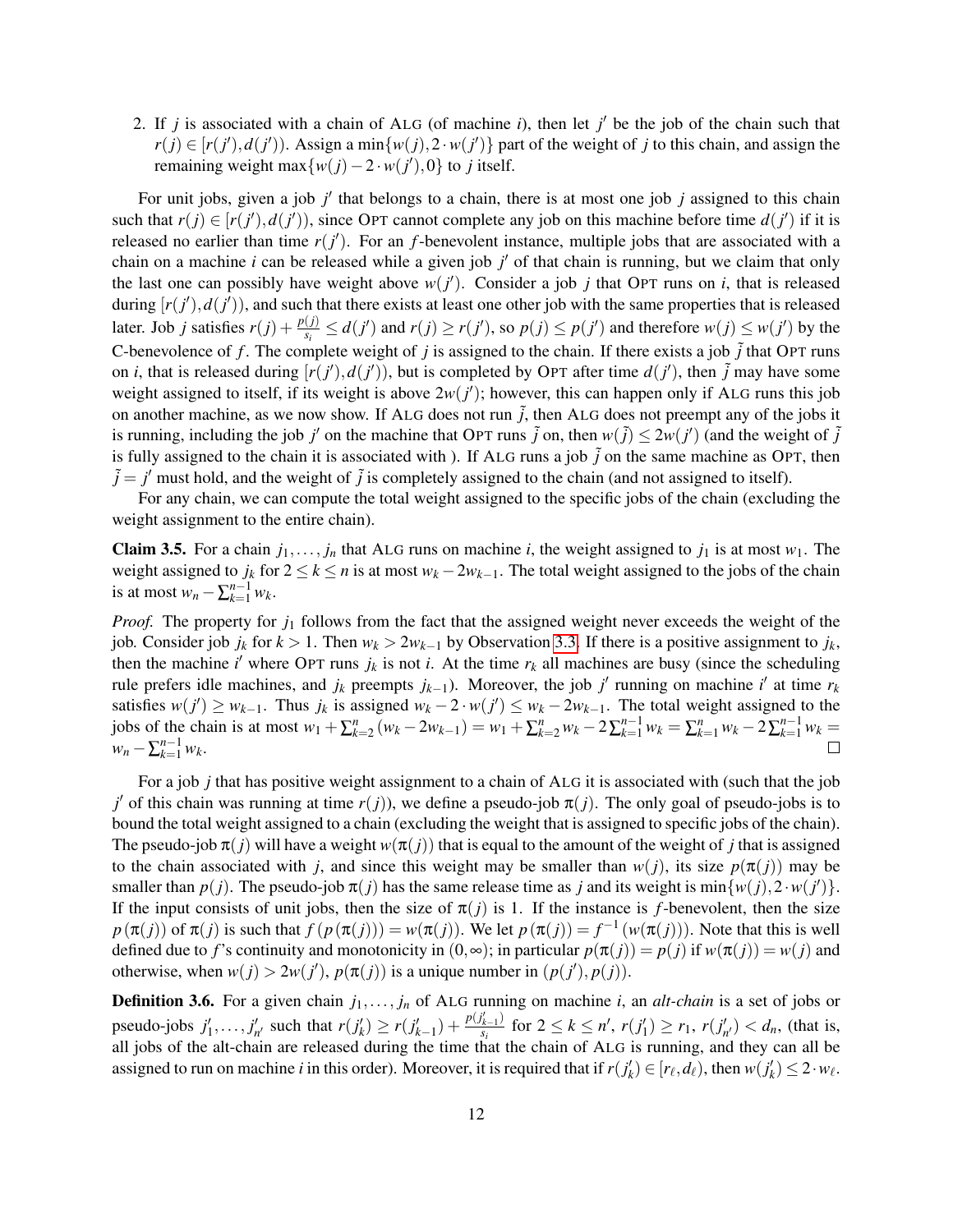**Lemma 3.7.** For unit jobs, a chain  $j_1, \ldots, j_n$  of ALG on machine i and any alt-chain  $j'_1, \ldots, j'_{n'}$  satisfy

$$
\sum_{k=1}^{n'} w(j'_k) \le \sum_{\ell=1}^n w_\ell + 2w_n.
$$

*Proof.* For every job  $j_\ell$ , there can be at most one job of the alt-chain that is released in  $[r_\ell, d_\ell)$ , since the time to process a job on machine *i* is  $\frac{1}{s_i}$  and thus difference between release times of jobs in the altchain is at least  $\frac{1}{s_i}$ , while  $d_\ell \leq r_\ell + \frac{1}{s_i}$ . However, every job of the alt-chain  $j'_k$  must have a job of the chain running at  $r(j'_k)$ . If job  $j'_k$  of the alt-chain has  $r(j'_k) \in [r_\ell, d_\ell)$  then by definition  $w(j'_k) \leq 2 \cdot w_\ell$ , which shows  $\sum_{k=1}^{n'} w(j'_k) \leq 2 \sum_{\ell=1}^{n} w_{\ell}.$ 

Using  $w_k > 2w_{k-1}$  for  $2 \le k \le n$  we find  $w_k < \frac{w_n}{2^n-1}$  $\frac{w_n}{2^{n-k}}$  for 1 ≤ *k* ≤ *n* and  $\sum_{k=1}^{n-1} w_k < w_n$ . Thus  $\sum_{k=1}^{n'} w(j'_k)$  ≤  $\sum_{\ell=1}^n w_\ell + 2w_n$ .

<span id="page-12-1"></span>**Lemma 3.8.** For C-benevolent instances, a chain  $j_1, \ldots, j_n$  of ALG on machine i and any alt-chain  $j'_1, \ldots, j'_{n'}$ *satisfy*

$$
\sum_{k=1}^{n'} w(j'_k) \le \sum_{\ell=1}^n w_\ell + 2w_n.
$$

The proof can be deduced from a claim in the algorithm's original analysis for a single machine [\[15\]](#page-17-5). For completeness, we present a detailed proof (see Appendix [A\)](#page-15-0).

<span id="page-12-0"></span>Observation 3.9. *For a chain j*1,..., *j<sup>n</sup> of* ALG*, the list of pseudo-jobs (sorted by release times) assigned to it is an alt-chain, and thus the total weight of pseudo-jobs assigned to it is at most*  $\sum_{\ell=1}^n w_\ell + 2w_n$ *.* 

*Proof.* By the assignment rule, every job that is assigned to the chain (partially or completely) is released during the execution of some job of the chain. Consider a pseudo-job *j* assigned to the chain, and let *j'* be the job of the chain executed at time *r*(*j*).

The pseudo-job  $\pi(j)$  has weight at most min $\{w(j), 2 \cdot w(j')\}$ . Since the set of pseudo-jobs assigned to the chain results from a set of jobs that OPT runs of machine *i*, by possibly decreasing the sizes of some jobs, the list of pseudo-jobs can still be executed on machine *i*.  $\Box$ 

Theorem 3.10. *The competitive ratio of* ALG *is at most* 4 *for unit length jobs, and for C-benevolent instances.*

*Proof.* The weight allocation partitions the total weight of all jobs between the chains, thus it is sufficient to compare the total weight a chain was assigned (to the entire chain together with assignment to specific jobs) to the weight of the last job of the chain (the only one which ALG completes), which is  $w_n$ .

Consider a chain  $j_1, \ldots, j_n$  of ALG. The total weight assigned to it is at most

$$
(w_n - \sum_{k=1}^{n-1} w_k) + \left(\sum_{\ell=1}^n w_\ell + 2w_n\right) = 4w_n ,
$$

where the first summand is an upper bound on the weight assigned to individual jobs of the chain, by Claim [3.5,](#page-11-0) and the second one an upper bound on the weight assigned to the chain itself, by Observation [3.9.](#page-12-0)

 $\Box$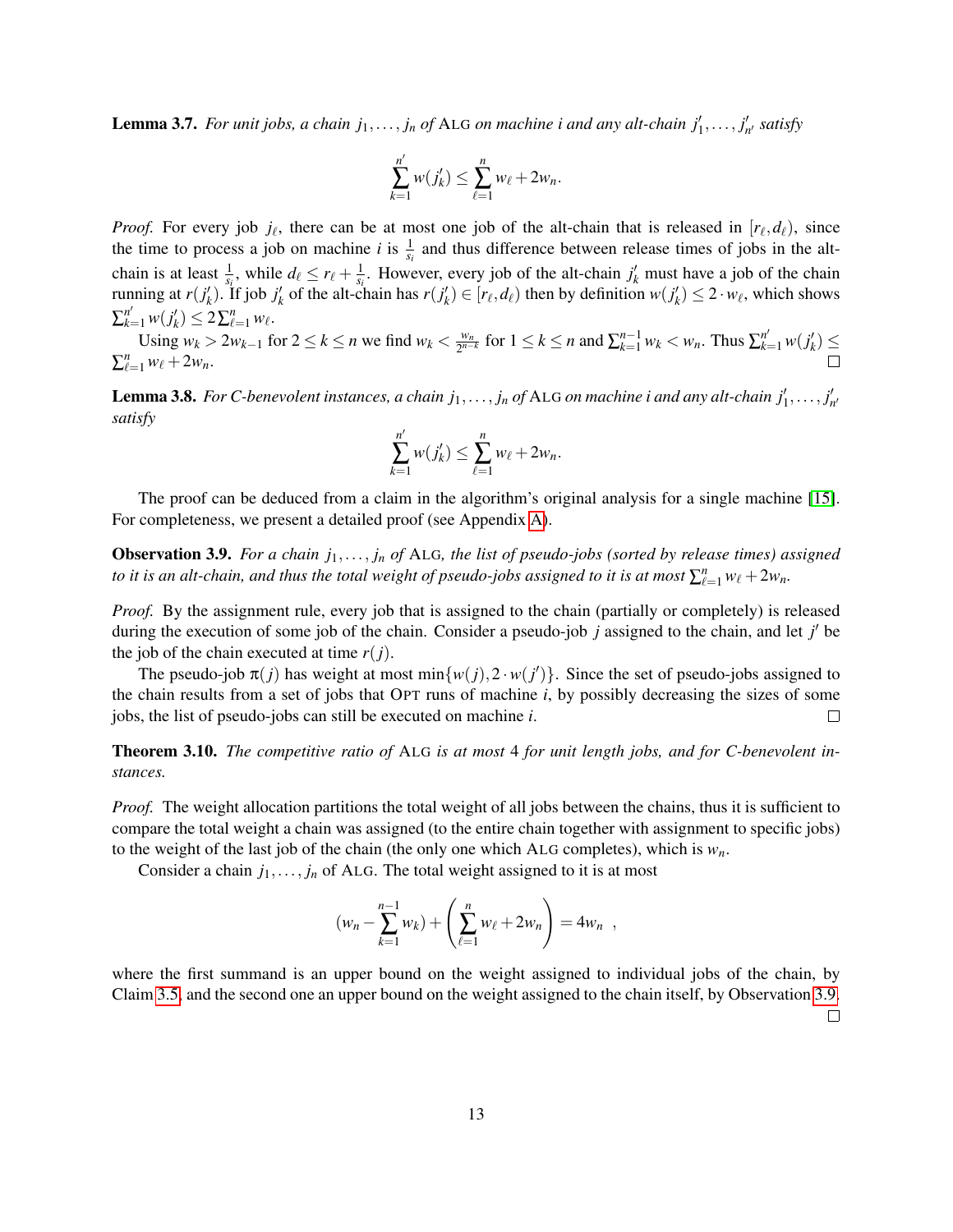# <span id="page-13-0"></span>4 Lower bound for unit weights and variable sizes

We give a matching lower bound to the upper bound of *m* shown in the introduction. Note that Krumke et al. [\[13\]](#page-17-0) claimed an upper bound of 2 for this problem, which we show is incorrect.

Fix  $0 < \varepsilon < \frac{1}{2}$  $\frac{1}{2}$  such that  $\frac{1}{\epsilon}$  is integer. Our goal is to show that no online algorithm can be better than  $(1 - \varepsilon)m$ -competitive. We define  $M = (\frac{1}{\varepsilon} - 1)m$  and  $N = m^3 + Mm^2 + Mm$ . Consider a specific online algorithm ALG.

Input One machine is fast and has speed 1. The other *m*−1 machines have speed 1/*N*. The input sequence will consist of at most *N* jobs, which we identify with their numbers. Job *j* will have size  $p(j) = 2^{N-j}$  and release time  $r(j) \geq j$ ; we let  $r(1) = 1$ . The input consists of phases which in turn consist of subphases. Whenever a (sub)phase ends, no jobs are released for some time in order to allow the adversary to complete its most recent job(s). ALG will only be able to complete at most one job per full phase (before the next phase starts). The time during which no jobs are released is called a *break*. Specifically, if ALG assigns job *j* to a slow machine or rejects it, then the adversary assigns it to the fast machine instead, and we will have  $r(j+1) = r(j) + p(j)$ . We call this a *short break* (of length  $p(j)$ ). A short break ends a subphase. If ALG assigns job *j* to the fast machine, then in most cases, job *j* is *rejected* by the adversary and we set  $r(j+1) = r(j) + 1$ . The only exception occurs when ALG assigns *m* consecutive jobs to the fast machine (since at most *N* jobs will arrive, and  $p(j) = 2^{N-j}$ , each of the first  $m-1$  jobs is preempted by ALG when the next job arrives). In that case, the adversary assigns the first (i.e., largest) of these *m* jobs to the fast machine and the others to the slow machines (one job per machine). After the *m*-th job is released, no further jobs are released until the adversary completes all these *m* jobs. The time during which no jobs are released is called a *long break*, and it ends a phase. The input ends after there have been *M* long breaks, or if  $m^2 + bm$  short breaks occur in total (in all phases together) before *b* long breaks have occurred. Thus the input always ends with a break.

Before giving the details of the analysis, we give a sketch of its structure together with the proofs of some simple properties. We will show that if there are  $m^2 + bm$  short breaks in total before the *b*-th long break, then ALG can complete at most *b*−1+*m* jobs from the input (one per long break plus whatever jobs it is running when the input ends), whereas OPT earns  $m^2 + bm$  during the short breaks alone. This implies a ratio of *m* and justifies ending the input in this case (after the  $(m^2 + bm)$ -th short break). If the *M*-th long break occurs, then the input stops. In this case, ALG has completed at most *M* jobs and can complete at most *m*−1 additional ones. OPT completes at least *Mm* jobs in total (not counting any short breaks). The ratio is greater than  $Mm/(M+m) = (1 - \varepsilon)m$  for  $M = (\frac{1}{\varepsilon} - 1)m$ .

For every long break there is a unique *critical job* that determines its length; this is the second largest of the *m* jobs. Precisely, if the last *m* jobs released before the long break are *j*,..., *j*+*m*−1, then the break has length  $Np(j+1) - (m-2) = Np(j)/2 - m + 2 = N2^{N-j-1} - m + 2$  (and we set  $r(j+m)$  to be  $r(j+m-1)$ ) plus this last value). We show that it is indeed possible to complete all jobs until time  $r(j+m)$ . The adversary assigns job *j* to the fast machine, where it requires time  $p(j) - (m-1)$  starting from the beginning of the break (the break starts at time  $r(j+m-1)$ ). Using  $p(j)-(m-1) < Np(j)/2-(m-2)$ , we see that this job completes before *r*(*j*+*m*). After this, for *k* = 1,...,*m*−1, job *j*+*k* is released at time *r*(*j*+*k*), has size  $p(j)/2^k$  and after time  $r(j+m-1)$  it requires time  $Np(j)/2^k - (m-1-k) \leq Np(j)/2 - (m-2)$ , where the inequality is easily proved using  $N > 4m$ . Note that we have  $r(j+m) = r(j) + 1 + Np(j)/2$ .

We show that at most *N* jobs will be released as claimed. This holds because between each long break and the previous break (short or long), *m* jobs are released, and between any short break and the previous break (short or long), at most *m* jobs are released, out of which the last one is assigned to a slow machine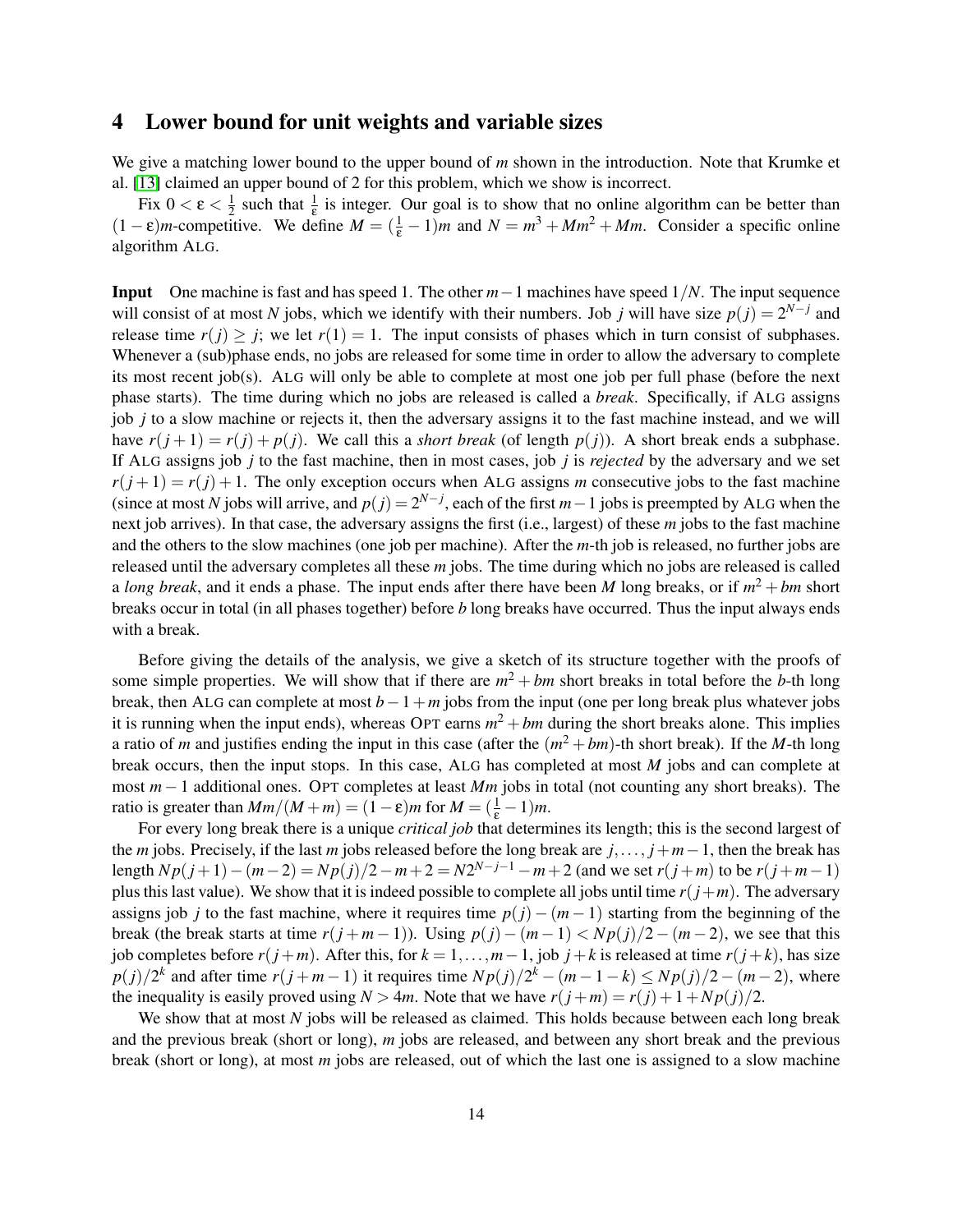by ALG, and the previous ones are all assigned to the fast machine. Since there are at most  $m^2 + Mm$  short breaks, at most  $m^3 + Mm^2$  jobs are released before short breaks, for a total of  $m^3 + Mm^2 + Mm = N$  jobs.

<span id="page-14-0"></span>Observation 4.1. *The length of short breaks and critical jobs are decreasing at least geometrically: after a short break (critical job) of length x, the next short break (critical job) has length at most*  $x/2$  $(x/2<sup>m</sup>)$ *.* 

For a long break *b*, let  $t_b$  be the arrival time of the largest job  $j_b$  that the adversary completes during this break. The critical job of this break is then job  $j_b + 1$ . If the adversary does not create any long breaks, we let  $t_1$  be the time at which the last short break (i.e., the input) finishes, and  $j_1$  be the index of the last job that arrived plus one.

<span id="page-14-1"></span>**Lemma 4.2.** *For*  $b = 1, ..., M$ *, the following statements hold.* 

- *(i) The input ends before time*  $t_b + 2^{N-j_b+1}(N-1)$ *.*
- *(ii) No job that is running on a slow machine in the schedule of* ALG *can complete before the input ends.*

*Proof.* (i) If there are no long breaks, this holds trivially. Else, the critical job of long break *b* takes time  $2^{N-j_b-1}N$  to process on a slow machine, so the total time used by the adversary to process all the critical jobs that are released after time  $t_b$  is at most  $2^{N-j_b-1}N(1+2^{-m}+2^{-2m}+\dots) = 2^{N-j_b-1}N/(1-2^{-m})$  by Observation [4.1.](#page-14-0) The total length of all short breaks after time  $t_b$  is at most  $2^{N-j_b-m}(1+1/2+1/2^2+\dots)$  < 2<sup>*N*−*j*<sub>*b*</sub>−*m*+1</sup> by Observation [4.1](#page-14-0) and because the first job which is released after long break *b* has size exactly 2 *<sup>N</sup>*−*jb*−*m*. At most *N* other jobs are released at 1 time unit intervals. The total time that can pass after time *t<sup>b</sup>* until the input ends is thus at most  $\frac{2^{N-j}b^{-1}N}{1-2^{-m}} + 2^{N-j}b^{-m+1} + N$ . This is less than  $2^{N-j}b^{+1}(N-1)$  if

$$
N\left(\frac{2^m}{2^m-1}+2^{j_b+1-N}\right)+2^{2-m}<4N-4
$$

Using *j<sub>b</sub>*  $\leq N$ , this holds if  $N(2 - \frac{2^m}{2^m - 1})$  $\frac{2^m}{2^m-1}$ ) >  $2^{2-m}+4$ , which is true for  $N > 4 \cdot \frac{2^m+1}{2^m} \cdot \frac{2^m-1}{2^m-2}$  $\frac{2^m-1}{2^m-2} = 4 \cdot \frac{2^{2m}-1}{2^{2m}-2^m}$  $\frac{2^{2m}-1}{2^{2m}-2^{m+1}}$ . For  $m \ge 2$ , this last expression is at most 8, and we have  $N > m^3 \ge 8$ .

(ii) If  $t_b = 1$ , there is nothing to show: ALG does not run any job of the first phase on a slow machine. If *b* > 1 and there are no jobs between long break *b* − 1 and the jobs that the adversary completes during long break *b*, then the claim follows by induction: no new jobs were started by ALG on slow machines after the previous long break.

In the remaining cases (including the case where there are no long breaks), job  $j_b - 1$  was placed on a slow machine by ALG and caused a short break. Thus it was released at time  $t_b - 2^{N-j_b+1}$  and ALG can complete it at the earliest at time  $t_b - 2^{N-j_b+1} + 2^{N-j_b+1}N = t_b + 2^{N-j_b+1}(N-1)$ , by which time the input has ended by (i).

If *b* > 1, then by induction, no job that was released *before* the jobs which led to long break *b*−1 can be completed by ALG on a slow machine before the input ends. We will now lower bound the completion time of the other (more recent) jobs on the slow machines (if they exist), also for the case  $b = 1$ . Each such job caused a short break.

We first consider a simple case, where all these jobs were released consecutively immediately before the jobs which led to long break *b*. In this case, the *k*-th such job (counting backwards from time *tb*) was released at time  $t_b - 2^{N-j_b+1}(1+2+\cdots+2^{k-1}) \ge t_b - k2^{N-j_b+k}$  and does not complete before time  $t_b + (N-k)2^{N-j_b+k} > t_b + (N-1)2^{N-j_b+1}$ , so we are again done using (i). The inequality holds because *N*(2<sup>*k*</sup> − 2) > *k*2<sup>*k*</sup> − 2 which is true for all *k* ≥ 2,*N* ≥ *k* + 1.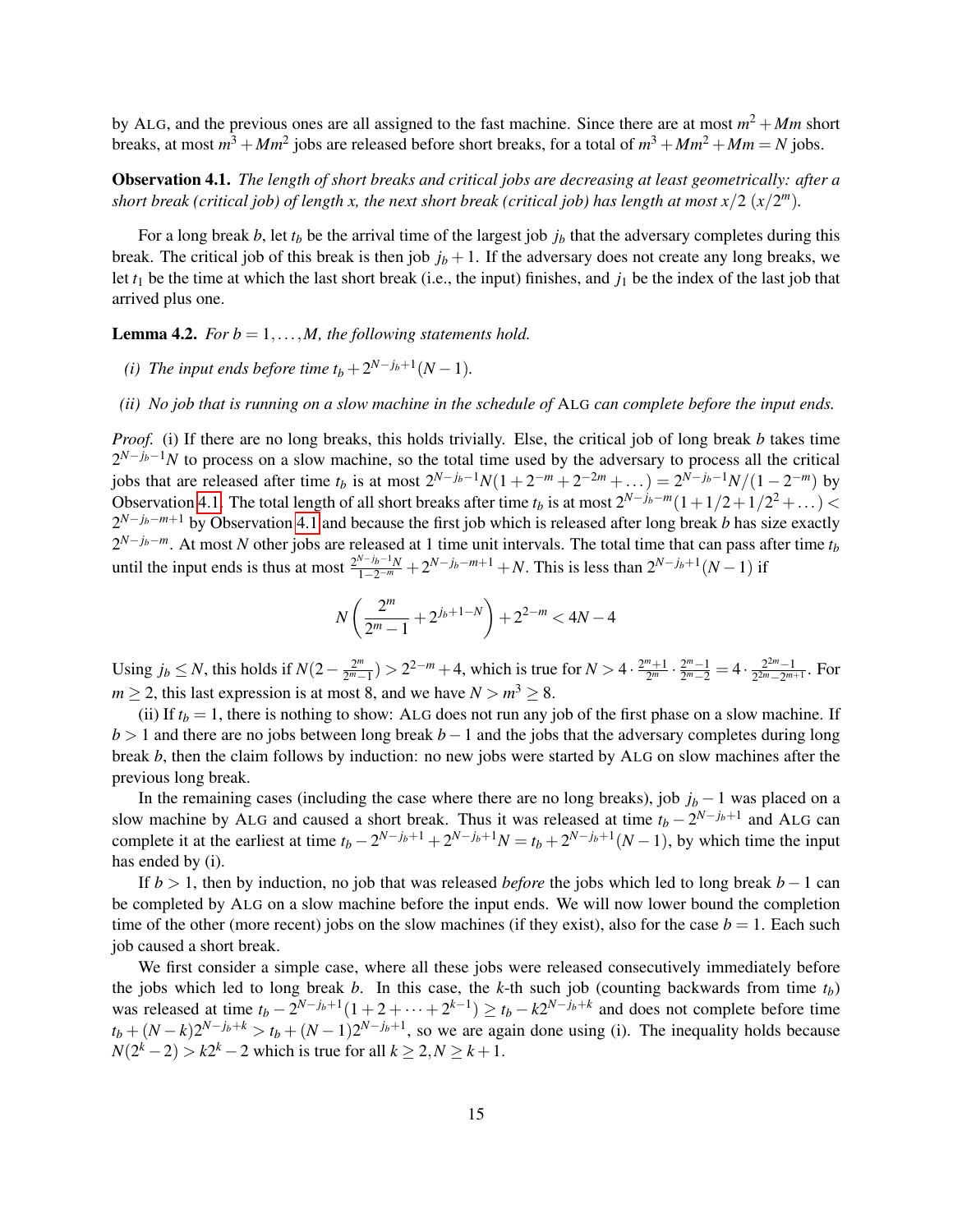Note that this proves that *any* job which is released during an arbitrarily long sequence of consecutive short breaks that immediately precedes a long break can only finish (on a slow machine) after the input ends. There may also be jobs that ALG assigns to the fast machine in between. Consider all such jobs starting from the last one before time *tb*. We can insert these jobs one by one into the sequence, starting from the end. The effect of each insertion is that the release time of all preceding jobs is decreased by 1 compared to the calculations above, whereas their sizes are doubled. Thus after any such job is inserted, we still have that no job which ALG is running at time *t<sup>b</sup>* on a slow machine can complete before the input ends.  $\Box$ 

### <span id="page-15-1"></span>Lemma 4.3. ALG *cannot complete any job on the fast machine except during long breaks.*

*Proof.* First, consider any maximal set of consecutive jobs that ALG assigns to the fast machine. By construction, these jobs arrive at consecutive integer times, and all except maybe the very last one of the input has size more than 1. This shows that ALG could only possibly complete the last job of each such set. If the set has size *m*, this happens during the long break that follows. This can be seen as follows. Consider long break *b*. The adversary completes job  $j_b + 1$  which has size  $2^{N-j_b-1}$  on a slow machine during this break. The job that ALG assigned to the fast machine when break *b* started is job  $j_b + m - 1$ , which arrives at time *t*<sub>*b*</sub> + *m*−1 and has size  $2^{N-j_b-m+1}$ . Since  $m-1+2^{N-j_b-m+1}$  <  $N2^{N-j_b}$ , ALG completes it during the long break.

For a set of size less than *m*, at least one short break starts one time unit after the last job in the set arrives. Say this last job has size  $2^{N-j}$ . Then the short break which follows has size  $2^{N-j-1}$ , and by Observation [4.1,](#page-14-0) the total length of all possible later short breaks is at most  $2^{N-j-1}(1+1/2+\cdots+1/2^{-m^2-Mm}) < 2^{N-j}$ . So the job of size 2*N*−*<sup>j</sup>* cannot complete before either the input ends or another job is assigned by ALG to the fast machine.  $\Box$ 

It follows from Lemmas [4.2a](#page-14-1)nd [4.3](#page-15-1) that after the *b*-th long break, ALG has completed at most *b* jobs (the ones that it was running on the fast machine when each long break started), and none of the jobs that were released so far and that were assigned to slow machines can complete before the input ends.

# Appendix

# <span id="page-15-0"></span>A Proof of Lemma [3.8](#page-12-1)

The proof is an induction on *n*. Since we only consider the execution of jobs on a specific machine *i*, we use terms such as "contained", "completion time", and "a job is released during the execution of another job".

Consider a chain  $j_1, j_2, \ldots, j_n$ . Let  $ALG_n = \sum_{k=1}^n w_k$  be the total weight of all jobs in this chain. Denoting by  $ALT_n^*$  the maximum possible total weight of jobs of an alt-chain of the chain  $j_1, j_2, \ldots, j_n$ , we are to prove that

$$
ALT_n^* \leq ALG_n + 2w_n.
$$

We are going to prove a stronger claim. Call an alt-chain *proper* if it is contained in its corresponding chain, i.e., if its last job ends before  $d_n$ , and let  $ALT_n$  be the maximum possible total weight of jobs of a proper alt-chain of the chain  $j_1, j_2, \ldots, j_n$ . Then it suffices to prove

$$
ALT_n \le ALG_n \t\t(4)
$$

since any alt-chain that is not itself proper becomes proper when its last job, of weight at most 2*w<sup>n</sup>* by definition of a chain and an alt-chain, is removed.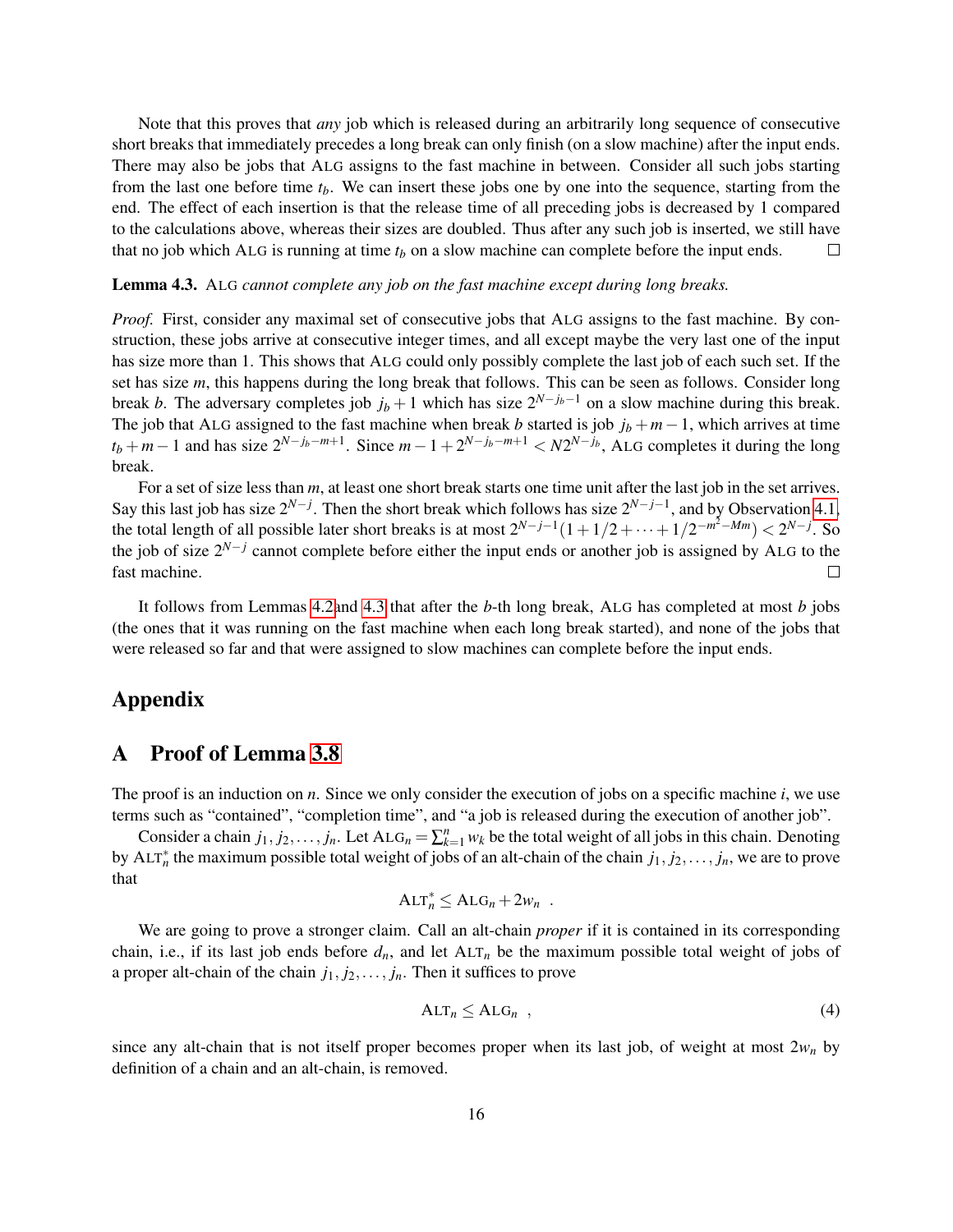Recall that job interval of  $j_\ell$  may be shorter than  $\frac{p_\ell}{s_i}$  due to a preemption. For a chain with *n* jobs, every prefix can be seen as a chain as well, only the last job of the prefix may be preempted in the complete chain.

The base case of  $n = 0$  and an empty chain holds trivially.

Consider a chain of length  $n > 0$ . If there is no job released during  $[r_n, d_n)$ , the last released job has weight at most 2*wn*−<sup>1</sup> by definition, and the preceding jobs form a proper alt-chain for the chain *j*1,..., *jn*−1. By induction, the total profit of the entire proper alt-chain is then at most  $ALG_{n-1} + 2w_{n-1} < ALG_n$ .

Else, we *merge* all jobs released during  $[r_n, d_n]$  into one job. Merging the two last jobs *a* and *b* of a proper alt-chain is done as follows. The two jobs are replaced by job *c* with weight  $w(c) = w(a) + w(b)$  and size  $p(c) = f^{-1}(w(c))$ , determined by the C-benevolent function *f* (corresponding to the instance). The resulting job is placed so that it ends precisely at  $d<sub>n</sub>$ , the end of the chain. Note that when  $c$  is formed by merging *a* and *b*,  $p(c) \leq p(a) + p(b)$  since *f* is convex, and therefore the job formed by merging two jobs starts no earlier than the earliest of those jobs. This extends naturally to merges of more than two jobs. After merging the suffix contained in  $[r_n,d_n)$ , the resulting set of jobs forms a proper alt-chain with smaller cardinality but the same weight. The last job has weight at most *wn*.

After merging the jobs contained in  $[r_n, d_n)$ , denote the resulting job by *b*. If the penultimate job *a* of the alt-chain ends no later than at  $d_{n-1} = r_n$ , the jobs before *b* form a proper alt-chain for the chain  $j_1, \ldots, j_{n-1}$ . By induction, the total profit of the entire proper alt-chain is then at most  $ALG_{n-1} + w_n = ALG_n$ .

Else, *a* weighs at most  $2w_{n-1} < w_n$  by definition of the alt-chain. Note that both *a* and *b* weigh less than  $w_n$ , and therefore have size at most  $p_n$ . If *a* is larger than *b*, swap the two jobs while preserving the end time of the later one, and the start time of the earlier one. Rename them so that again *a* is followed by *b*. If *a* now finishes before  $d_{n-1}$ , we are done as before.

Let *L* be the total size of *a* and *b*,  $t_1$  the release time of *a*, and  $t_2$  its completion time,  $t_3$  the release time of *b*, and  $t_4$  its completion time. By possibly extending *b*, we can assume that  $t_2 = t_3$  and  $t_4 = d_{n+1}$ . Now increase the size of *b* up to  $p_n$ , i.e., by  $p_n - p(b)$ , decreasing the size of *a* and the release date of *b* by the same amount. As this increases the size of the larger job, by convexity of *f* , the total weight of *a* and *b* does not decrease in the process. Afterwards, *a* and the preceding jobs form an alt-chain properly contained in the chain  $j_1, \ldots, j_{n-1}$ , while *b* has weight  $w_n$ . We are done by induction.

# References

- <span id="page-16-0"></span>[1] B. Awerbuch, Y. Bartal, A. Fiat, and A. Rosén. Competitive non-preemptive call control. In *Proc. of 5th Annual ACM-SIAM Symposium on Discrete Algorithms (SODA'94)*, pages 312–320, 1994.
- <span id="page-16-5"></span>[2] S. Baruah, G. Koren, D. Mao, B. Mishra, A. Raghunathan, L. Rosier, D. Shasha, and F. Wang. On the competitiveness of online realtime task scheduling. *Journal of Real-time Systems*, 4:125–144, 1992.
- <span id="page-16-1"></span>[3] R. Canetti and S. Irani. Bounding the power of preemption in randomized scheduling. *SIAM Journal on Computing*, 27(4):993–1015, 1998.
- <span id="page-16-3"></span>[4] M. C. Carlisle and E. L. Lloyd. On the k-coloring of intervals. *Discrete Appliled Mathematics*, 59(3):225–235, 1995.
- <span id="page-16-4"></span>[5] L. Epstein and A. Levin. Improved randomized results for the interval selection problem. *Theoretical Computer Science*, 411(34-36):3129–3135, 2010.
- <span id="page-16-2"></span>[6] U. Faigle and W. M. Nawijn. Note on scheduling intervals on-line. *Discrete Appliled Mathematics*, 58(1):13–17, 1995.